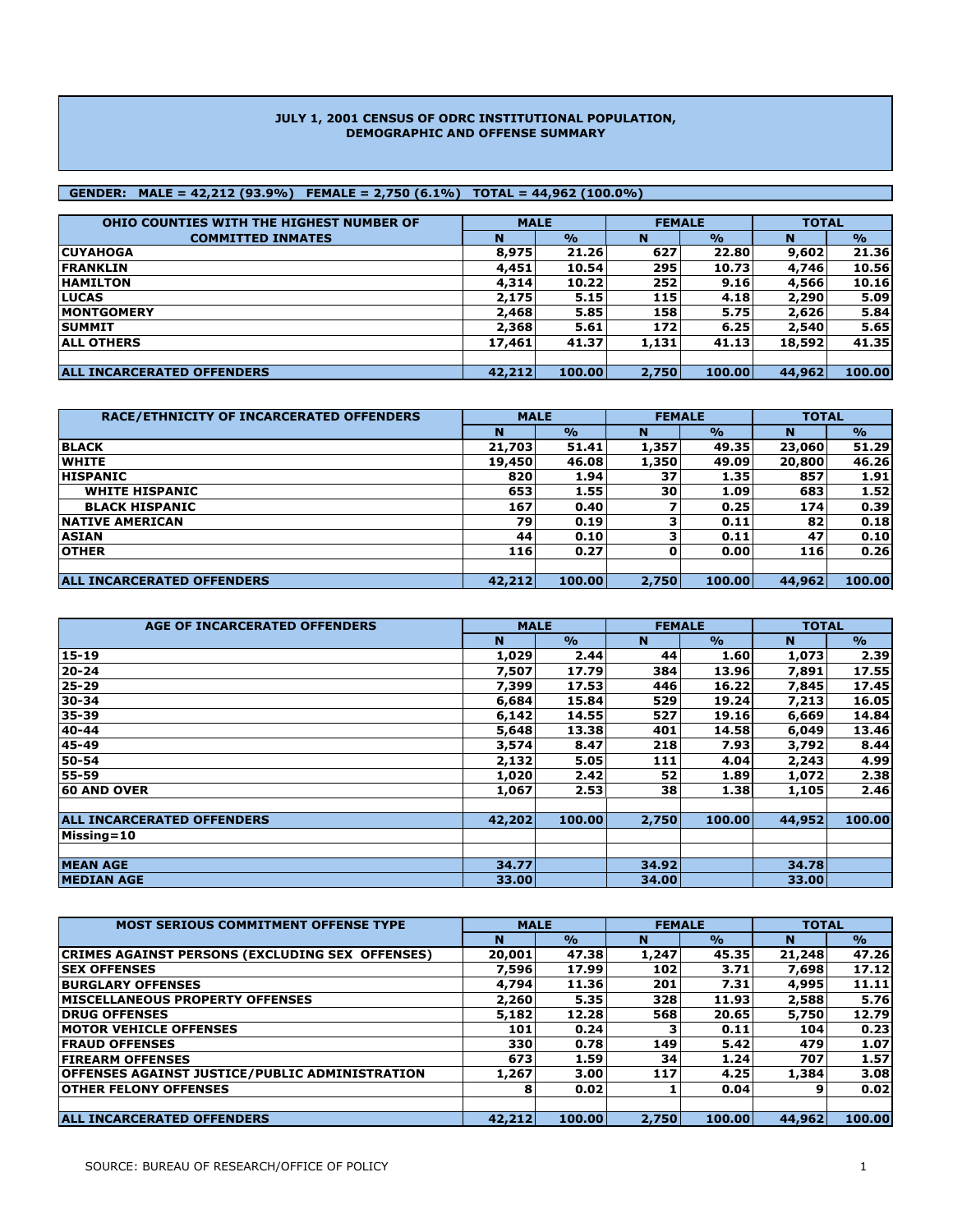# **OHIO DEPARTMENT OF REHABILITATION AND CORRECTION JULY 1, 2001 INSTITUTIONAL CENSUS**

 $\mathcal{L}^{\mathcal{L}}(\mathcal{L}^{\mathcal{L}}(\mathcal{L}^{\mathcal{L}}(\mathcal{L}^{\mathcal{L}}(\mathcal{L}^{\mathcal{L}}(\mathcal{L}^{\mathcal{L}}(\mathcal{L}^{\mathcal{L}}(\mathcal{L}^{\mathcal{L}}(\mathcal{L}^{\mathcal{L}}(\mathcal{L}^{\mathcal{L}}(\mathcal{L}^{\mathcal{L}}(\mathcal{L}^{\mathcal{L}}(\mathcal{L}^{\mathcal{L}}(\mathcal{L}^{\mathcal{L}}(\mathcal{L}^{\mathcal{L}}(\mathcal{L}^{\mathcal{L}}(\mathcal{L}^{\mathcal{L$ 

| PRE-SB2 MALE<br>POST-SB2 MALE<br>PRE-SB2 FEMALE<br>POST-SB2 FEMALE<br><b>COUNTY</b><br><b>OHIOCOUNTY</b><br><b>PERCENT</b><br><b>TOTAL</b><br>OF TOTAL<br>$\frac{0}{0}$<br>N<br>$\frac{0}{0}$<br>$\frac{0}{0}$<br>N<br>N<br>$\%$<br>N<br>35<br>37<br>0.08<br>0.08<br>$\mathbf{1}$<br>$\mathbf{1}$<br>74<br><b>ADAMS</b><br>0.00<br>0.00<br>0.16<br>208<br>236<br>0.52<br>12<br>466<br><b>ALLEN</b><br>0.46<br>0.03<br>10<br>0.02<br>1.04<br>75<br>$\overline{2}$<br>59<br>0.13<br>0.17<br>0.00<br>147<br>0.33<br><b>ASHLAND</b><br>11<br>0.02<br><b>ASHTABULA</b><br>0.25<br>121<br>0.27<br>6<br>0.01<br>3<br>0.01<br>244<br>0.54<br>114<br>3<br>8<br>75<br>0.17<br>63<br>0.14<br>0.01<br>0.02<br>149<br>0.33<br>$\overline{2}$<br>$\overline{7}$<br>99<br>72<br>0.16<br>0.22<br>0.00<br>0.02<br>180<br>0.40<br>55<br>3<br>5<br>80<br>0.32<br>0.12<br>0.18<br>0.01<br>0.01<br>143<br>$\overline{2}$<br>5<br>31<br>43<br>0.07<br>0.10<br>0.00<br>0.01<br>81<br>0.18<br>355<br>9<br>$\overline{52}$<br>0.79<br>519<br>1.15<br>0.02<br>0.12<br>935<br>2.08<br>$\overline{2}$<br>CARROLL<br>15<br>0.03<br>36<br>0.08<br>0.00<br>0.00<br>54<br>0.12<br>1<br>$\overline{0}$<br>4<br>31<br>0.07<br>80<br>0.18<br>0.00<br>0.01<br>115<br>0.26<br>276<br>0.61<br>389<br>0.87<br>10<br>0.02<br>28<br>703<br>1.56<br>0.06<br>0.45<br>0.03<br>511<br>204<br>277<br>0.62<br>12<br>18<br>0.04<br>1.14<br>3<br>0.22<br>40<br>0.09<br>57<br>0.13<br>$\mathbf 1$<br>0.00<br>0.01<br>101<br>97<br>4<br>4<br>109<br>0.24<br>214<br>0.48<br>0.22<br>0.01<br>0.01<br>45<br>$\overline{2}$<br>5<br>0.10<br>42<br>0.09<br>0.00<br>0.01<br>94<br>0.21<br>33<br>0.07<br>70<br>$\mathbf{1}$<br>0.00<br>$\mathbf 0$<br>0.23<br>0.16<br>0.00<br>104<br>10.52<br>156<br>0.35<br>4,246<br>9.44<br>4,729<br>471<br>1.05<br>9,602<br>21.36<br>0.08<br>60<br>0.13<br>2<br>0.00<br>$\mathbf 0$<br>0.00<br>100<br>0.22<br>38<br>3<br>15<br>79<br>131<br>0.29<br>228<br>0.51<br>0.18<br>0.01<br>0.03<br>$\overline{2}$<br>0.22<br>85<br>0.19<br>97<br>0.00<br>8<br>0.02<br>192<br>0.43<br>0.50<br>8<br>0.84<br>127<br>0.28<br>224<br>0.02<br>17<br>0.04<br>376<br>76<br>0.17<br>125<br>0.28<br>$\mathbf{1}$<br>0.00<br>13<br>0.03<br>215<br>0.48<br>$\overline{2}$<br>3<br>34<br>0.08<br>0.11<br>0.00<br>87<br>0.19<br>48<br>0.01<br><b>FRANKLIN</b><br>4.64<br>2,367<br>5.26<br>82<br>0.18<br>213<br>0.47<br>4,746<br>10.56<br>2,084<br><b>FULTON</b><br>0.08<br>49<br>0.11<br>0.00<br>4<br>90<br>37<br>0<br>0.01<br>29<br>0<br>$\overline{2}$<br><b>GALLIA</b><br>25<br>0.06<br>0.06<br>0.00<br>0.00<br>56<br>0.12<br>3<br>37<br>34<br>0.08<br>75<br>0.17<br><b>GEAUGA</b><br>0.08<br>0.01<br>1<br>0.00<br>$\overline{4}$<br>30<br><b>GREENE</b><br>126<br>0.28<br>270<br>0.60<br>0.01<br>0.07<br>430<br>0.96<br>0.08<br>65<br>0.14<br>0<br>0.00<br>102<br>0.23<br><b>GUERNSEY</b><br>35<br>2<br>0.00<br>1,965<br>4.37<br>2,349<br>5.22<br>80<br>0.18<br>172<br>4,566<br>10.16<br><b>HAMILTON</b><br>0.38<br>3<br>138<br>0.31<br>0.01<br>13<br>0.03<br>225<br>0.50<br><b>HANCOCK</b><br>71<br>0.16<br>4<br><b>HARDIN</b><br>31<br>0.07<br>15<br>0.03<br>0.01<br>$\overline{2}$<br>52<br>0.12<br>0.00<br>0.02<br>21<br>0.05<br>0<br>0.00<br><b>HARRISON</b><br>9<br>0<br>0.00<br>30<br>0.07<br>35<br>$\overline{56}$<br>$\boldsymbol{0}$<br>4<br><b>HENRY</b><br>0.08<br>0.12<br>0.00<br>0.01<br>95<br>0.21<br>45<br>47<br>6<br>99<br>0.22<br><b>HIGHLAND</b><br>0.10<br>0.10<br>1<br>0.00<br>0.01<br>25<br>44<br>$\mathbf 0$<br>4<br>$\overline{73}$<br><b>HOCKING</b><br>0.06<br>0.10<br>0.00<br>0.01<br>0.16<br>3<br><b>HOLMES</b><br>26<br>38<br>0.08<br>0<br>0.00<br>0.01<br>67<br>0.15<br>0.06<br>52<br>3<br>0.12<br>69<br>0.15<br>$\mathbf 1$<br>0.00<br>125<br>0.28<br><b>HURON</b><br>0.01<br>$\overline{31}$<br>30<br>0.07<br>$\mathsf 0$<br><b>JACKSON</b><br>0.07<br>$\overline{1}$<br>0.00<br>0.00<br>62<br>4<br>13<br><b>JEFFERSON</b><br>83<br>0.18<br>84<br>0.19<br>0.01<br>0.03<br>184<br>0.41<br>63<br>45<br>3<br>5<br><b>KNOX</b><br>0.14<br>0.10<br>0.01<br>0.01<br>116<br>LAKE<br>13<br>29<br>544<br>1.21<br>194<br>0.43<br>308<br>0.69<br>0.03<br>0.06<br>5<br><b>LAWRENCE</b><br>84<br>0.19<br>72<br>0.16<br>0.01<br>7<br>0.02<br>168<br>0.37<br>6<br>0.54<br>19<br><b>LICKING</b><br>194<br>0.43<br>244<br>0.01<br>0.04<br>463<br>1.03<br>0<br>6<br>0.32<br><b>LOGAN</b><br>53<br>0.12<br>83<br>0.18<br>0.00<br>0.01<br>142<br>43<br>57<br>3.51<br>LORAIN<br>810<br>1.80<br>670<br>1.49<br>0.10<br>0.13<br>1,580<br><b>LUCAS</b><br>2.29<br>2.54<br>49<br>66<br>5.09<br>1,031<br>1,144<br>0.11<br>0.15<br>2,290<br>3<br><b>MADISON</b><br>0.09<br>45<br>0.10<br>0.01<br>4<br>0.01<br>92<br>40<br>MAHONING<br>453<br>307<br>0.68<br>24<br>0.05<br>18<br>802<br>1.78<br>1.01<br>0.04<br>3<br>0.56<br><b>MARION</b><br>77<br>0.17<br>152<br>0.34<br>0.01<br>18<br>0.04<br>250<br>MEDINA<br>5<br>133<br>0.30<br>143<br>0.32<br>0.01<br>16<br>0.04<br>297 | NUMBER OF INCARCERATED OFFENDERS BY COUNTY OF COMMITMENT<br><b>ON JULY 1, 2001</b> |    |      |    |      |   |      |   |      |    |      |  |  |  |
|-------------------------------------------------------------------------------------------------------------------------------------------------------------------------------------------------------------------------------------------------------------------------------------------------------------------------------------------------------------------------------------------------------------------------------------------------------------------------------------------------------------------------------------------------------------------------------------------------------------------------------------------------------------------------------------------------------------------------------------------------------------------------------------------------------------------------------------------------------------------------------------------------------------------------------------------------------------------------------------------------------------------------------------------------------------------------------------------------------------------------------------------------------------------------------------------------------------------------------------------------------------------------------------------------------------------------------------------------------------------------------------------------------------------------------------------------------------------------------------------------------------------------------------------------------------------------------------------------------------------------------------------------------------------------------------------------------------------------------------------------------------------------------------------------------------------------------------------------------------------------------------------------------------------------------------------------------------------------------------------------------------------------------------------------------------------------------------------------------------------------------------------------------------------------------------------------------------------------------------------------------------------------------------------------------------------------------------------------------------------------------------------------------------------------------------------------------------------------------------------------------------------------------------------------------------------------------------------------------------------------------------------------------------------------------------------------------------------------------------------------------------------------------------------------------------------------------------------------------------------------------------------------------------------------------------------------------------------------------------------------------------------------------------------------------------------------------------------------------------------------------------------------------------------------------------------------------------------------------------------------------------------------------------------------------------------------------------------------------------------------------------------------------------------------------------------------------------------------------------------------------------------------------------------------------------------------------------------------------------------------------------------------------------------------------------------------------------------------------------------------------------------------------------------------------------------------------------------------------------------------------------------------------------------------------------------------------------------------------------------------------------------------------------------------------------------------------------------------------------------------------------------------------------------------------------------------------------------------------------------------------------------------------------------------------------------------------------------------------------------------------------------------------------------------------------------------------------------------------------------------------------------------------------------------------------------------------------------------------------------------------------------------------------------------------------------------------------------------------------------------------------------------------------------------------------------------------------------------------------------------------------------------------------------------------------------|------------------------------------------------------------------------------------|----|------|----|------|---|------|---|------|----|------|--|--|--|
|                                                                                                                                                                                                                                                                                                                                                                                                                                                                                                                                                                                                                                                                                                                                                                                                                                                                                                                                                                                                                                                                                                                                                                                                                                                                                                                                                                                                                                                                                                                                                                                                                                                                                                                                                                                                                                                                                                                                                                                                                                                                                                                                                                                                                                                                                                                                                                                                                                                                                                                                                                                                                                                                                                                                                                                                                                                                                                                                                                                                                                                                                                                                                                                                                                                                                                                                                                                                                                                                                                                                                                                                                                                                                                                                                                                                                                                                                                                                                                                                                                                                                                                                                                                                                                                                                                                                                                                                                                                                                                                                                                                                                                                                                                                                                                                                                                                                                                                                           |                                                                                    |    |      |    |      |   |      |   |      |    |      |  |  |  |
| 0.20<br>0.14<br>0.26<br>0.20<br>0.66                                                                                                                                                                                                                                                                                                                                                                                                                                                                                                                                                                                                                                                                                                                                                                                                                                                                                                                                                                                                                                                                                                                                                                                                                                                                                                                                                                                                                                                                                                                                                                                                                                                                                                                                                                                                                                                                                                                                                                                                                                                                                                                                                                                                                                                                                                                                                                                                                                                                                                                                                                                                                                                                                                                                                                                                                                                                                                                                                                                                                                                                                                                                                                                                                                                                                                                                                                                                                                                                                                                                                                                                                                                                                                                                                                                                                                                                                                                                                                                                                                                                                                                                                                                                                                                                                                                                                                                                                                                                                                                                                                                                                                                                                                                                                                                                                                                                                                      |                                                                                    |    |      |    |      |   |      |   |      |    |      |  |  |  |
|                                                                                                                                                                                                                                                                                                                                                                                                                                                                                                                                                                                                                                                                                                                                                                                                                                                                                                                                                                                                                                                                                                                                                                                                                                                                                                                                                                                                                                                                                                                                                                                                                                                                                                                                                                                                                                                                                                                                                                                                                                                                                                                                                                                                                                                                                                                                                                                                                                                                                                                                                                                                                                                                                                                                                                                                                                                                                                                                                                                                                                                                                                                                                                                                                                                                                                                                                                                                                                                                                                                                                                                                                                                                                                                                                                                                                                                                                                                                                                                                                                                                                                                                                                                                                                                                                                                                                                                                                                                                                                                                                                                                                                                                                                                                                                                                                                                                                                                                           |                                                                                    |    |      |    |      |   |      |   |      |    |      |  |  |  |
|                                                                                                                                                                                                                                                                                                                                                                                                                                                                                                                                                                                                                                                                                                                                                                                                                                                                                                                                                                                                                                                                                                                                                                                                                                                                                                                                                                                                                                                                                                                                                                                                                                                                                                                                                                                                                                                                                                                                                                                                                                                                                                                                                                                                                                                                                                                                                                                                                                                                                                                                                                                                                                                                                                                                                                                                                                                                                                                                                                                                                                                                                                                                                                                                                                                                                                                                                                                                                                                                                                                                                                                                                                                                                                                                                                                                                                                                                                                                                                                                                                                                                                                                                                                                                                                                                                                                                                                                                                                                                                                                                                                                                                                                                                                                                                                                                                                                                                                                           |                                                                                    |    |      |    |      |   |      |   |      |    |      |  |  |  |
|                                                                                                                                                                                                                                                                                                                                                                                                                                                                                                                                                                                                                                                                                                                                                                                                                                                                                                                                                                                                                                                                                                                                                                                                                                                                                                                                                                                                                                                                                                                                                                                                                                                                                                                                                                                                                                                                                                                                                                                                                                                                                                                                                                                                                                                                                                                                                                                                                                                                                                                                                                                                                                                                                                                                                                                                                                                                                                                                                                                                                                                                                                                                                                                                                                                                                                                                                                                                                                                                                                                                                                                                                                                                                                                                                                                                                                                                                                                                                                                                                                                                                                                                                                                                                                                                                                                                                                                                                                                                                                                                                                                                                                                                                                                                                                                                                                                                                                                                           |                                                                                    |    |      |    |      |   |      |   |      |    |      |  |  |  |
|                                                                                                                                                                                                                                                                                                                                                                                                                                                                                                                                                                                                                                                                                                                                                                                                                                                                                                                                                                                                                                                                                                                                                                                                                                                                                                                                                                                                                                                                                                                                                                                                                                                                                                                                                                                                                                                                                                                                                                                                                                                                                                                                                                                                                                                                                                                                                                                                                                                                                                                                                                                                                                                                                                                                                                                                                                                                                                                                                                                                                                                                                                                                                                                                                                                                                                                                                                                                                                                                                                                                                                                                                                                                                                                                                                                                                                                                                                                                                                                                                                                                                                                                                                                                                                                                                                                                                                                                                                                                                                                                                                                                                                                                                                                                                                                                                                                                                                                                           |                                                                                    |    |      |    |      |   |      |   |      |    |      |  |  |  |
|                                                                                                                                                                                                                                                                                                                                                                                                                                                                                                                                                                                                                                                                                                                                                                                                                                                                                                                                                                                                                                                                                                                                                                                                                                                                                                                                                                                                                                                                                                                                                                                                                                                                                                                                                                                                                                                                                                                                                                                                                                                                                                                                                                                                                                                                                                                                                                                                                                                                                                                                                                                                                                                                                                                                                                                                                                                                                                                                                                                                                                                                                                                                                                                                                                                                                                                                                                                                                                                                                                                                                                                                                                                                                                                                                                                                                                                                                                                                                                                                                                                                                                                                                                                                                                                                                                                                                                                                                                                                                                                                                                                                                                                                                                                                                                                                                                                                                                                                           | <b>ATHENS</b>                                                                      |    |      |    |      |   |      |   |      |    |      |  |  |  |
|                                                                                                                                                                                                                                                                                                                                                                                                                                                                                                                                                                                                                                                                                                                                                                                                                                                                                                                                                                                                                                                                                                                                                                                                                                                                                                                                                                                                                                                                                                                                                                                                                                                                                                                                                                                                                                                                                                                                                                                                                                                                                                                                                                                                                                                                                                                                                                                                                                                                                                                                                                                                                                                                                                                                                                                                                                                                                                                                                                                                                                                                                                                                                                                                                                                                                                                                                                                                                                                                                                                                                                                                                                                                                                                                                                                                                                                                                                                                                                                                                                                                                                                                                                                                                                                                                                                                                                                                                                                                                                                                                                                                                                                                                                                                                                                                                                                                                                                                           | <b>AUGLAIZE</b>                                                                    |    |      |    |      |   |      |   |      |    |      |  |  |  |
|                                                                                                                                                                                                                                                                                                                                                                                                                                                                                                                                                                                                                                                                                                                                                                                                                                                                                                                                                                                                                                                                                                                                                                                                                                                                                                                                                                                                                                                                                                                                                                                                                                                                                                                                                                                                                                                                                                                                                                                                                                                                                                                                                                                                                                                                                                                                                                                                                                                                                                                                                                                                                                                                                                                                                                                                                                                                                                                                                                                                                                                                                                                                                                                                                                                                                                                                                                                                                                                                                                                                                                                                                                                                                                                                                                                                                                                                                                                                                                                                                                                                                                                                                                                                                                                                                                                                                                                                                                                                                                                                                                                                                                                                                                                                                                                                                                                                                                                                           | <b>BELMONT</b>                                                                     |    |      |    |      |   |      |   |      |    |      |  |  |  |
|                                                                                                                                                                                                                                                                                                                                                                                                                                                                                                                                                                                                                                                                                                                                                                                                                                                                                                                                                                                                                                                                                                                                                                                                                                                                                                                                                                                                                                                                                                                                                                                                                                                                                                                                                                                                                                                                                                                                                                                                                                                                                                                                                                                                                                                                                                                                                                                                                                                                                                                                                                                                                                                                                                                                                                                                                                                                                                                                                                                                                                                                                                                                                                                                                                                                                                                                                                                                                                                                                                                                                                                                                                                                                                                                                                                                                                                                                                                                                                                                                                                                                                                                                                                                                                                                                                                                                                                                                                                                                                                                                                                                                                                                                                                                                                                                                                                                                                                                           | <b>BROWN</b>                                                                       |    |      |    |      |   |      |   |      |    |      |  |  |  |
|                                                                                                                                                                                                                                                                                                                                                                                                                                                                                                                                                                                                                                                                                                                                                                                                                                                                                                                                                                                                                                                                                                                                                                                                                                                                                                                                                                                                                                                                                                                                                                                                                                                                                                                                                                                                                                                                                                                                                                                                                                                                                                                                                                                                                                                                                                                                                                                                                                                                                                                                                                                                                                                                                                                                                                                                                                                                                                                                                                                                                                                                                                                                                                                                                                                                                                                                                                                                                                                                                                                                                                                                                                                                                                                                                                                                                                                                                                                                                                                                                                                                                                                                                                                                                                                                                                                                                                                                                                                                                                                                                                                                                                                                                                                                                                                                                                                                                                                                           | <b>BUTLER</b>                                                                      |    |      |    |      |   |      |   |      |    |      |  |  |  |
|                                                                                                                                                                                                                                                                                                                                                                                                                                                                                                                                                                                                                                                                                                                                                                                                                                                                                                                                                                                                                                                                                                                                                                                                                                                                                                                                                                                                                                                                                                                                                                                                                                                                                                                                                                                                                                                                                                                                                                                                                                                                                                                                                                                                                                                                                                                                                                                                                                                                                                                                                                                                                                                                                                                                                                                                                                                                                                                                                                                                                                                                                                                                                                                                                                                                                                                                                                                                                                                                                                                                                                                                                                                                                                                                                                                                                                                                                                                                                                                                                                                                                                                                                                                                                                                                                                                                                                                                                                                                                                                                                                                                                                                                                                                                                                                                                                                                                                                                           |                                                                                    |    |      |    |      |   |      |   |      |    |      |  |  |  |
|                                                                                                                                                                                                                                                                                                                                                                                                                                                                                                                                                                                                                                                                                                                                                                                                                                                                                                                                                                                                                                                                                                                                                                                                                                                                                                                                                                                                                                                                                                                                                                                                                                                                                                                                                                                                                                                                                                                                                                                                                                                                                                                                                                                                                                                                                                                                                                                                                                                                                                                                                                                                                                                                                                                                                                                                                                                                                                                                                                                                                                                                                                                                                                                                                                                                                                                                                                                                                                                                                                                                                                                                                                                                                                                                                                                                                                                                                                                                                                                                                                                                                                                                                                                                                                                                                                                                                                                                                                                                                                                                                                                                                                                                                                                                                                                                                                                                                                                                           | <b>CHAMPAIGN</b>                                                                   |    |      |    |      |   |      |   |      |    |      |  |  |  |
|                                                                                                                                                                                                                                                                                                                                                                                                                                                                                                                                                                                                                                                                                                                                                                                                                                                                                                                                                                                                                                                                                                                                                                                                                                                                                                                                                                                                                                                                                                                                                                                                                                                                                                                                                                                                                                                                                                                                                                                                                                                                                                                                                                                                                                                                                                                                                                                                                                                                                                                                                                                                                                                                                                                                                                                                                                                                                                                                                                                                                                                                                                                                                                                                                                                                                                                                                                                                                                                                                                                                                                                                                                                                                                                                                                                                                                                                                                                                                                                                                                                                                                                                                                                                                                                                                                                                                                                                                                                                                                                                                                                                                                                                                                                                                                                                                                                                                                                                           | <b>CLARK</b>                                                                       |    |      |    |      |   |      |   |      |    |      |  |  |  |
|                                                                                                                                                                                                                                                                                                                                                                                                                                                                                                                                                                                                                                                                                                                                                                                                                                                                                                                                                                                                                                                                                                                                                                                                                                                                                                                                                                                                                                                                                                                                                                                                                                                                                                                                                                                                                                                                                                                                                                                                                                                                                                                                                                                                                                                                                                                                                                                                                                                                                                                                                                                                                                                                                                                                                                                                                                                                                                                                                                                                                                                                                                                                                                                                                                                                                                                                                                                                                                                                                                                                                                                                                                                                                                                                                                                                                                                                                                                                                                                                                                                                                                                                                                                                                                                                                                                                                                                                                                                                                                                                                                                                                                                                                                                                                                                                                                                                                                                                           | <b>CLERMONT</b>                                                                    |    |      |    |      |   |      |   |      |    |      |  |  |  |
|                                                                                                                                                                                                                                                                                                                                                                                                                                                                                                                                                                                                                                                                                                                                                                                                                                                                                                                                                                                                                                                                                                                                                                                                                                                                                                                                                                                                                                                                                                                                                                                                                                                                                                                                                                                                                                                                                                                                                                                                                                                                                                                                                                                                                                                                                                                                                                                                                                                                                                                                                                                                                                                                                                                                                                                                                                                                                                                                                                                                                                                                                                                                                                                                                                                                                                                                                                                                                                                                                                                                                                                                                                                                                                                                                                                                                                                                                                                                                                                                                                                                                                                                                                                                                                                                                                                                                                                                                                                                                                                                                                                                                                                                                                                                                                                                                                                                                                                                           | <b>CLINTON</b>                                                                     |    |      |    |      |   |      |   |      |    |      |  |  |  |
|                                                                                                                                                                                                                                                                                                                                                                                                                                                                                                                                                                                                                                                                                                                                                                                                                                                                                                                                                                                                                                                                                                                                                                                                                                                                                                                                                                                                                                                                                                                                                                                                                                                                                                                                                                                                                                                                                                                                                                                                                                                                                                                                                                                                                                                                                                                                                                                                                                                                                                                                                                                                                                                                                                                                                                                                                                                                                                                                                                                                                                                                                                                                                                                                                                                                                                                                                                                                                                                                                                                                                                                                                                                                                                                                                                                                                                                                                                                                                                                                                                                                                                                                                                                                                                                                                                                                                                                                                                                                                                                                                                                                                                                                                                                                                                                                                                                                                                                                           | COLUMBIANA                                                                         |    |      |    |      |   |      |   |      |    |      |  |  |  |
|                                                                                                                                                                                                                                                                                                                                                                                                                                                                                                                                                                                                                                                                                                                                                                                                                                                                                                                                                                                                                                                                                                                                                                                                                                                                                                                                                                                                                                                                                                                                                                                                                                                                                                                                                                                                                                                                                                                                                                                                                                                                                                                                                                                                                                                                                                                                                                                                                                                                                                                                                                                                                                                                                                                                                                                                                                                                                                                                                                                                                                                                                                                                                                                                                                                                                                                                                                                                                                                                                                                                                                                                                                                                                                                                                                                                                                                                                                                                                                                                                                                                                                                                                                                                                                                                                                                                                                                                                                                                                                                                                                                                                                                                                                                                                                                                                                                                                                                                           | <b>COSHOCTON</b>                                                                   |    |      |    |      |   |      |   |      |    |      |  |  |  |
|                                                                                                                                                                                                                                                                                                                                                                                                                                                                                                                                                                                                                                                                                                                                                                                                                                                                                                                                                                                                                                                                                                                                                                                                                                                                                                                                                                                                                                                                                                                                                                                                                                                                                                                                                                                                                                                                                                                                                                                                                                                                                                                                                                                                                                                                                                                                                                                                                                                                                                                                                                                                                                                                                                                                                                                                                                                                                                                                                                                                                                                                                                                                                                                                                                                                                                                                                                                                                                                                                                                                                                                                                                                                                                                                                                                                                                                                                                                                                                                                                                                                                                                                                                                                                                                                                                                                                                                                                                                                                                                                                                                                                                                                                                                                                                                                                                                                                                                                           | <b>CRAWFORD</b>                                                                    |    |      |    |      |   |      |   |      |    |      |  |  |  |
|                                                                                                                                                                                                                                                                                                                                                                                                                                                                                                                                                                                                                                                                                                                                                                                                                                                                                                                                                                                                                                                                                                                                                                                                                                                                                                                                                                                                                                                                                                                                                                                                                                                                                                                                                                                                                                                                                                                                                                                                                                                                                                                                                                                                                                                                                                                                                                                                                                                                                                                                                                                                                                                                                                                                                                                                                                                                                                                                                                                                                                                                                                                                                                                                                                                                                                                                                                                                                                                                                                                                                                                                                                                                                                                                                                                                                                                                                                                                                                                                                                                                                                                                                                                                                                                                                                                                                                                                                                                                                                                                                                                                                                                                                                                                                                                                                                                                                                                                           | <b>CUYAHOGA</b>                                                                    |    |      |    |      |   |      |   |      |    |      |  |  |  |
|                                                                                                                                                                                                                                                                                                                                                                                                                                                                                                                                                                                                                                                                                                                                                                                                                                                                                                                                                                                                                                                                                                                                                                                                                                                                                                                                                                                                                                                                                                                                                                                                                                                                                                                                                                                                                                                                                                                                                                                                                                                                                                                                                                                                                                                                                                                                                                                                                                                                                                                                                                                                                                                                                                                                                                                                                                                                                                                                                                                                                                                                                                                                                                                                                                                                                                                                                                                                                                                                                                                                                                                                                                                                                                                                                                                                                                                                                                                                                                                                                                                                                                                                                                                                                                                                                                                                                                                                                                                                                                                                                                                                                                                                                                                                                                                                                                                                                                                                           | <b>DARKE</b>                                                                       |    |      |    |      |   |      |   |      |    |      |  |  |  |
|                                                                                                                                                                                                                                                                                                                                                                                                                                                                                                                                                                                                                                                                                                                                                                                                                                                                                                                                                                                                                                                                                                                                                                                                                                                                                                                                                                                                                                                                                                                                                                                                                                                                                                                                                                                                                                                                                                                                                                                                                                                                                                                                                                                                                                                                                                                                                                                                                                                                                                                                                                                                                                                                                                                                                                                                                                                                                                                                                                                                                                                                                                                                                                                                                                                                                                                                                                                                                                                                                                                                                                                                                                                                                                                                                                                                                                                                                                                                                                                                                                                                                                                                                                                                                                                                                                                                                                                                                                                                                                                                                                                                                                                                                                                                                                                                                                                                                                                                           | <b>DEFIANCE</b>                                                                    |    |      |    |      |   |      |   |      |    |      |  |  |  |
|                                                                                                                                                                                                                                                                                                                                                                                                                                                                                                                                                                                                                                                                                                                                                                                                                                                                                                                                                                                                                                                                                                                                                                                                                                                                                                                                                                                                                                                                                                                                                                                                                                                                                                                                                                                                                                                                                                                                                                                                                                                                                                                                                                                                                                                                                                                                                                                                                                                                                                                                                                                                                                                                                                                                                                                                                                                                                                                                                                                                                                                                                                                                                                                                                                                                                                                                                                                                                                                                                                                                                                                                                                                                                                                                                                                                                                                                                                                                                                                                                                                                                                                                                                                                                                                                                                                                                                                                                                                                                                                                                                                                                                                                                                                                                                                                                                                                                                                                           | DELAWARE                                                                           |    |      |    |      |   |      |   |      |    |      |  |  |  |
|                                                                                                                                                                                                                                                                                                                                                                                                                                                                                                                                                                                                                                                                                                                                                                                                                                                                                                                                                                                                                                                                                                                                                                                                                                                                                                                                                                                                                                                                                                                                                                                                                                                                                                                                                                                                                                                                                                                                                                                                                                                                                                                                                                                                                                                                                                                                                                                                                                                                                                                                                                                                                                                                                                                                                                                                                                                                                                                                                                                                                                                                                                                                                                                                                                                                                                                                                                                                                                                                                                                                                                                                                                                                                                                                                                                                                                                                                                                                                                                                                                                                                                                                                                                                                                                                                                                                                                                                                                                                                                                                                                                                                                                                                                                                                                                                                                                                                                                                           | <b>ERIE</b>                                                                        |    |      |    |      |   |      |   |      |    |      |  |  |  |
|                                                                                                                                                                                                                                                                                                                                                                                                                                                                                                                                                                                                                                                                                                                                                                                                                                                                                                                                                                                                                                                                                                                                                                                                                                                                                                                                                                                                                                                                                                                                                                                                                                                                                                                                                                                                                                                                                                                                                                                                                                                                                                                                                                                                                                                                                                                                                                                                                                                                                                                                                                                                                                                                                                                                                                                                                                                                                                                                                                                                                                                                                                                                                                                                                                                                                                                                                                                                                                                                                                                                                                                                                                                                                                                                                                                                                                                                                                                                                                                                                                                                                                                                                                                                                                                                                                                                                                                                                                                                                                                                                                                                                                                                                                                                                                                                                                                                                                                                           | <b>FAIRFIELD</b>                                                                   |    |      |    |      |   |      |   |      |    |      |  |  |  |
|                                                                                                                                                                                                                                                                                                                                                                                                                                                                                                                                                                                                                                                                                                                                                                                                                                                                                                                                                                                                                                                                                                                                                                                                                                                                                                                                                                                                                                                                                                                                                                                                                                                                                                                                                                                                                                                                                                                                                                                                                                                                                                                                                                                                                                                                                                                                                                                                                                                                                                                                                                                                                                                                                                                                                                                                                                                                                                                                                                                                                                                                                                                                                                                                                                                                                                                                                                                                                                                                                                                                                                                                                                                                                                                                                                                                                                                                                                                                                                                                                                                                                                                                                                                                                                                                                                                                                                                                                                                                                                                                                                                                                                                                                                                                                                                                                                                                                                                                           | <b>FAYETTE</b>                                                                     |    |      |    |      |   |      |   |      |    |      |  |  |  |
|                                                                                                                                                                                                                                                                                                                                                                                                                                                                                                                                                                                                                                                                                                                                                                                                                                                                                                                                                                                                                                                                                                                                                                                                                                                                                                                                                                                                                                                                                                                                                                                                                                                                                                                                                                                                                                                                                                                                                                                                                                                                                                                                                                                                                                                                                                                                                                                                                                                                                                                                                                                                                                                                                                                                                                                                                                                                                                                                                                                                                                                                                                                                                                                                                                                                                                                                                                                                                                                                                                                                                                                                                                                                                                                                                                                                                                                                                                                                                                                                                                                                                                                                                                                                                                                                                                                                                                                                                                                                                                                                                                                                                                                                                                                                                                                                                                                                                                                                           |                                                                                    |    |      |    |      |   |      |   |      |    |      |  |  |  |
|                                                                                                                                                                                                                                                                                                                                                                                                                                                                                                                                                                                                                                                                                                                                                                                                                                                                                                                                                                                                                                                                                                                                                                                                                                                                                                                                                                                                                                                                                                                                                                                                                                                                                                                                                                                                                                                                                                                                                                                                                                                                                                                                                                                                                                                                                                                                                                                                                                                                                                                                                                                                                                                                                                                                                                                                                                                                                                                                                                                                                                                                                                                                                                                                                                                                                                                                                                                                                                                                                                                                                                                                                                                                                                                                                                                                                                                                                                                                                                                                                                                                                                                                                                                                                                                                                                                                                                                                                                                                                                                                                                                                                                                                                                                                                                                                                                                                                                                                           |                                                                                    |    |      |    |      |   |      |   |      |    |      |  |  |  |
|                                                                                                                                                                                                                                                                                                                                                                                                                                                                                                                                                                                                                                                                                                                                                                                                                                                                                                                                                                                                                                                                                                                                                                                                                                                                                                                                                                                                                                                                                                                                                                                                                                                                                                                                                                                                                                                                                                                                                                                                                                                                                                                                                                                                                                                                                                                                                                                                                                                                                                                                                                                                                                                                                                                                                                                                                                                                                                                                                                                                                                                                                                                                                                                                                                                                                                                                                                                                                                                                                                                                                                                                                                                                                                                                                                                                                                                                                                                                                                                                                                                                                                                                                                                                                                                                                                                                                                                                                                                                                                                                                                                                                                                                                                                                                                                                                                                                                                                                           |                                                                                    |    |      |    |      |   |      |   |      |    |      |  |  |  |
|                                                                                                                                                                                                                                                                                                                                                                                                                                                                                                                                                                                                                                                                                                                                                                                                                                                                                                                                                                                                                                                                                                                                                                                                                                                                                                                                                                                                                                                                                                                                                                                                                                                                                                                                                                                                                                                                                                                                                                                                                                                                                                                                                                                                                                                                                                                                                                                                                                                                                                                                                                                                                                                                                                                                                                                                                                                                                                                                                                                                                                                                                                                                                                                                                                                                                                                                                                                                                                                                                                                                                                                                                                                                                                                                                                                                                                                                                                                                                                                                                                                                                                                                                                                                                                                                                                                                                                                                                                                                                                                                                                                                                                                                                                                                                                                                                                                                                                                                           |                                                                                    |    |      |    |      |   |      |   |      |    |      |  |  |  |
|                                                                                                                                                                                                                                                                                                                                                                                                                                                                                                                                                                                                                                                                                                                                                                                                                                                                                                                                                                                                                                                                                                                                                                                                                                                                                                                                                                                                                                                                                                                                                                                                                                                                                                                                                                                                                                                                                                                                                                                                                                                                                                                                                                                                                                                                                                                                                                                                                                                                                                                                                                                                                                                                                                                                                                                                                                                                                                                                                                                                                                                                                                                                                                                                                                                                                                                                                                                                                                                                                                                                                                                                                                                                                                                                                                                                                                                                                                                                                                                                                                                                                                                                                                                                                                                                                                                                                                                                                                                                                                                                                                                                                                                                                                                                                                                                                                                                                                                                           |                                                                                    |    |      |    |      |   |      |   |      |    |      |  |  |  |
|                                                                                                                                                                                                                                                                                                                                                                                                                                                                                                                                                                                                                                                                                                                                                                                                                                                                                                                                                                                                                                                                                                                                                                                                                                                                                                                                                                                                                                                                                                                                                                                                                                                                                                                                                                                                                                                                                                                                                                                                                                                                                                                                                                                                                                                                                                                                                                                                                                                                                                                                                                                                                                                                                                                                                                                                                                                                                                                                                                                                                                                                                                                                                                                                                                                                                                                                                                                                                                                                                                                                                                                                                                                                                                                                                                                                                                                                                                                                                                                                                                                                                                                                                                                                                                                                                                                                                                                                                                                                                                                                                                                                                                                                                                                                                                                                                                                                                                                                           |                                                                                    |    |      |    |      |   |      |   |      |    |      |  |  |  |
|                                                                                                                                                                                                                                                                                                                                                                                                                                                                                                                                                                                                                                                                                                                                                                                                                                                                                                                                                                                                                                                                                                                                                                                                                                                                                                                                                                                                                                                                                                                                                                                                                                                                                                                                                                                                                                                                                                                                                                                                                                                                                                                                                                                                                                                                                                                                                                                                                                                                                                                                                                                                                                                                                                                                                                                                                                                                                                                                                                                                                                                                                                                                                                                                                                                                                                                                                                                                                                                                                                                                                                                                                                                                                                                                                                                                                                                                                                                                                                                                                                                                                                                                                                                                                                                                                                                                                                                                                                                                                                                                                                                                                                                                                                                                                                                                                                                                                                                                           |                                                                                    |    |      |    |      |   |      |   |      |    |      |  |  |  |
|                                                                                                                                                                                                                                                                                                                                                                                                                                                                                                                                                                                                                                                                                                                                                                                                                                                                                                                                                                                                                                                                                                                                                                                                                                                                                                                                                                                                                                                                                                                                                                                                                                                                                                                                                                                                                                                                                                                                                                                                                                                                                                                                                                                                                                                                                                                                                                                                                                                                                                                                                                                                                                                                                                                                                                                                                                                                                                                                                                                                                                                                                                                                                                                                                                                                                                                                                                                                                                                                                                                                                                                                                                                                                                                                                                                                                                                                                                                                                                                                                                                                                                                                                                                                                                                                                                                                                                                                                                                                                                                                                                                                                                                                                                                                                                                                                                                                                                                                           |                                                                                    |    |      |    |      |   |      |   |      |    |      |  |  |  |
|                                                                                                                                                                                                                                                                                                                                                                                                                                                                                                                                                                                                                                                                                                                                                                                                                                                                                                                                                                                                                                                                                                                                                                                                                                                                                                                                                                                                                                                                                                                                                                                                                                                                                                                                                                                                                                                                                                                                                                                                                                                                                                                                                                                                                                                                                                                                                                                                                                                                                                                                                                                                                                                                                                                                                                                                                                                                                                                                                                                                                                                                                                                                                                                                                                                                                                                                                                                                                                                                                                                                                                                                                                                                                                                                                                                                                                                                                                                                                                                                                                                                                                                                                                                                                                                                                                                                                                                                                                                                                                                                                                                                                                                                                                                                                                                                                                                                                                                                           |                                                                                    |    |      |    |      |   |      |   |      |    |      |  |  |  |
|                                                                                                                                                                                                                                                                                                                                                                                                                                                                                                                                                                                                                                                                                                                                                                                                                                                                                                                                                                                                                                                                                                                                                                                                                                                                                                                                                                                                                                                                                                                                                                                                                                                                                                                                                                                                                                                                                                                                                                                                                                                                                                                                                                                                                                                                                                                                                                                                                                                                                                                                                                                                                                                                                                                                                                                                                                                                                                                                                                                                                                                                                                                                                                                                                                                                                                                                                                                                                                                                                                                                                                                                                                                                                                                                                                                                                                                                                                                                                                                                                                                                                                                                                                                                                                                                                                                                                                                                                                                                                                                                                                                                                                                                                                                                                                                                                                                                                                                                           |                                                                                    |    |      |    |      |   |      |   |      |    |      |  |  |  |
|                                                                                                                                                                                                                                                                                                                                                                                                                                                                                                                                                                                                                                                                                                                                                                                                                                                                                                                                                                                                                                                                                                                                                                                                                                                                                                                                                                                                                                                                                                                                                                                                                                                                                                                                                                                                                                                                                                                                                                                                                                                                                                                                                                                                                                                                                                                                                                                                                                                                                                                                                                                                                                                                                                                                                                                                                                                                                                                                                                                                                                                                                                                                                                                                                                                                                                                                                                                                                                                                                                                                                                                                                                                                                                                                                                                                                                                                                                                                                                                                                                                                                                                                                                                                                                                                                                                                                                                                                                                                                                                                                                                                                                                                                                                                                                                                                                                                                                                                           |                                                                                    |    |      |    |      |   |      |   |      |    |      |  |  |  |
|                                                                                                                                                                                                                                                                                                                                                                                                                                                                                                                                                                                                                                                                                                                                                                                                                                                                                                                                                                                                                                                                                                                                                                                                                                                                                                                                                                                                                                                                                                                                                                                                                                                                                                                                                                                                                                                                                                                                                                                                                                                                                                                                                                                                                                                                                                                                                                                                                                                                                                                                                                                                                                                                                                                                                                                                                                                                                                                                                                                                                                                                                                                                                                                                                                                                                                                                                                                                                                                                                                                                                                                                                                                                                                                                                                                                                                                                                                                                                                                                                                                                                                                                                                                                                                                                                                                                                                                                                                                                                                                                                                                                                                                                                                                                                                                                                                                                                                                                           |                                                                                    |    |      |    |      |   |      |   |      |    |      |  |  |  |
|                                                                                                                                                                                                                                                                                                                                                                                                                                                                                                                                                                                                                                                                                                                                                                                                                                                                                                                                                                                                                                                                                                                                                                                                                                                                                                                                                                                                                                                                                                                                                                                                                                                                                                                                                                                                                                                                                                                                                                                                                                                                                                                                                                                                                                                                                                                                                                                                                                                                                                                                                                                                                                                                                                                                                                                                                                                                                                                                                                                                                                                                                                                                                                                                                                                                                                                                                                                                                                                                                                                                                                                                                                                                                                                                                                                                                                                                                                                                                                                                                                                                                                                                                                                                                                                                                                                                                                                                                                                                                                                                                                                                                                                                                                                                                                                                                                                                                                                                           |                                                                                    |    |      |    |      |   |      |   |      |    |      |  |  |  |
|                                                                                                                                                                                                                                                                                                                                                                                                                                                                                                                                                                                                                                                                                                                                                                                                                                                                                                                                                                                                                                                                                                                                                                                                                                                                                                                                                                                                                                                                                                                                                                                                                                                                                                                                                                                                                                                                                                                                                                                                                                                                                                                                                                                                                                                                                                                                                                                                                                                                                                                                                                                                                                                                                                                                                                                                                                                                                                                                                                                                                                                                                                                                                                                                                                                                                                                                                                                                                                                                                                                                                                                                                                                                                                                                                                                                                                                                                                                                                                                                                                                                                                                                                                                                                                                                                                                                                                                                                                                                                                                                                                                                                                                                                                                                                                                                                                                                                                                                           |                                                                                    |    |      |    |      |   |      |   |      |    |      |  |  |  |
|                                                                                                                                                                                                                                                                                                                                                                                                                                                                                                                                                                                                                                                                                                                                                                                                                                                                                                                                                                                                                                                                                                                                                                                                                                                                                                                                                                                                                                                                                                                                                                                                                                                                                                                                                                                                                                                                                                                                                                                                                                                                                                                                                                                                                                                                                                                                                                                                                                                                                                                                                                                                                                                                                                                                                                                                                                                                                                                                                                                                                                                                                                                                                                                                                                                                                                                                                                                                                                                                                                                                                                                                                                                                                                                                                                                                                                                                                                                                                                                                                                                                                                                                                                                                                                                                                                                                                                                                                                                                                                                                                                                                                                                                                                                                                                                                                                                                                                                                           |                                                                                    |    |      |    |      |   |      |   |      |    |      |  |  |  |
|                                                                                                                                                                                                                                                                                                                                                                                                                                                                                                                                                                                                                                                                                                                                                                                                                                                                                                                                                                                                                                                                                                                                                                                                                                                                                                                                                                                                                                                                                                                                                                                                                                                                                                                                                                                                                                                                                                                                                                                                                                                                                                                                                                                                                                                                                                                                                                                                                                                                                                                                                                                                                                                                                                                                                                                                                                                                                                                                                                                                                                                                                                                                                                                                                                                                                                                                                                                                                                                                                                                                                                                                                                                                                                                                                                                                                                                                                                                                                                                                                                                                                                                                                                                                                                                                                                                                                                                                                                                                                                                                                                                                                                                                                                                                                                                                                                                                                                                                           |                                                                                    |    |      |    |      |   |      |   |      |    |      |  |  |  |
|                                                                                                                                                                                                                                                                                                                                                                                                                                                                                                                                                                                                                                                                                                                                                                                                                                                                                                                                                                                                                                                                                                                                                                                                                                                                                                                                                                                                                                                                                                                                                                                                                                                                                                                                                                                                                                                                                                                                                                                                                                                                                                                                                                                                                                                                                                                                                                                                                                                                                                                                                                                                                                                                                                                                                                                                                                                                                                                                                                                                                                                                                                                                                                                                                                                                                                                                                                                                                                                                                                                                                                                                                                                                                                                                                                                                                                                                                                                                                                                                                                                                                                                                                                                                                                                                                                                                                                                                                                                                                                                                                                                                                                                                                                                                                                                                                                                                                                                                           |                                                                                    |    |      |    |      |   |      |   |      |    |      |  |  |  |
|                                                                                                                                                                                                                                                                                                                                                                                                                                                                                                                                                                                                                                                                                                                                                                                                                                                                                                                                                                                                                                                                                                                                                                                                                                                                                                                                                                                                                                                                                                                                                                                                                                                                                                                                                                                                                                                                                                                                                                                                                                                                                                                                                                                                                                                                                                                                                                                                                                                                                                                                                                                                                                                                                                                                                                                                                                                                                                                                                                                                                                                                                                                                                                                                                                                                                                                                                                                                                                                                                                                                                                                                                                                                                                                                                                                                                                                                                                                                                                                                                                                                                                                                                                                                                                                                                                                                                                                                                                                                                                                                                                                                                                                                                                                                                                                                                                                                                                                                           |                                                                                    |    |      |    |      |   |      |   |      |    |      |  |  |  |
|                                                                                                                                                                                                                                                                                                                                                                                                                                                                                                                                                                                                                                                                                                                                                                                                                                                                                                                                                                                                                                                                                                                                                                                                                                                                                                                                                                                                                                                                                                                                                                                                                                                                                                                                                                                                                                                                                                                                                                                                                                                                                                                                                                                                                                                                                                                                                                                                                                                                                                                                                                                                                                                                                                                                                                                                                                                                                                                                                                                                                                                                                                                                                                                                                                                                                                                                                                                                                                                                                                                                                                                                                                                                                                                                                                                                                                                                                                                                                                                                                                                                                                                                                                                                                                                                                                                                                                                                                                                                                                                                                                                                                                                                                                                                                                                                                                                                                                                                           |                                                                                    |    |      |    |      |   |      |   |      |    |      |  |  |  |
|                                                                                                                                                                                                                                                                                                                                                                                                                                                                                                                                                                                                                                                                                                                                                                                                                                                                                                                                                                                                                                                                                                                                                                                                                                                                                                                                                                                                                                                                                                                                                                                                                                                                                                                                                                                                                                                                                                                                                                                                                                                                                                                                                                                                                                                                                                                                                                                                                                                                                                                                                                                                                                                                                                                                                                                                                                                                                                                                                                                                                                                                                                                                                                                                                                                                                                                                                                                                                                                                                                                                                                                                                                                                                                                                                                                                                                                                                                                                                                                                                                                                                                                                                                                                                                                                                                                                                                                                                                                                                                                                                                                                                                                                                                                                                                                                                                                                                                                                           |                                                                                    |    |      |    |      |   |      |   |      |    |      |  |  |  |
|                                                                                                                                                                                                                                                                                                                                                                                                                                                                                                                                                                                                                                                                                                                                                                                                                                                                                                                                                                                                                                                                                                                                                                                                                                                                                                                                                                                                                                                                                                                                                                                                                                                                                                                                                                                                                                                                                                                                                                                                                                                                                                                                                                                                                                                                                                                                                                                                                                                                                                                                                                                                                                                                                                                                                                                                                                                                                                                                                                                                                                                                                                                                                                                                                                                                                                                                                                                                                                                                                                                                                                                                                                                                                                                                                                                                                                                                                                                                                                                                                                                                                                                                                                                                                                                                                                                                                                                                                                                                                                                                                                                                                                                                                                                                                                                                                                                                                                                                           |                                                                                    |    |      |    |      |   |      |   |      |    |      |  |  |  |
|                                                                                                                                                                                                                                                                                                                                                                                                                                                                                                                                                                                                                                                                                                                                                                                                                                                                                                                                                                                                                                                                                                                                                                                                                                                                                                                                                                                                                                                                                                                                                                                                                                                                                                                                                                                                                                                                                                                                                                                                                                                                                                                                                                                                                                                                                                                                                                                                                                                                                                                                                                                                                                                                                                                                                                                                                                                                                                                                                                                                                                                                                                                                                                                                                                                                                                                                                                                                                                                                                                                                                                                                                                                                                                                                                                                                                                                                                                                                                                                                                                                                                                                                                                                                                                                                                                                                                                                                                                                                                                                                                                                                                                                                                                                                                                                                                                                                                                                                           |                                                                                    |    |      |    |      |   |      |   |      |    |      |  |  |  |
|                                                                                                                                                                                                                                                                                                                                                                                                                                                                                                                                                                                                                                                                                                                                                                                                                                                                                                                                                                                                                                                                                                                                                                                                                                                                                                                                                                                                                                                                                                                                                                                                                                                                                                                                                                                                                                                                                                                                                                                                                                                                                                                                                                                                                                                                                                                                                                                                                                                                                                                                                                                                                                                                                                                                                                                                                                                                                                                                                                                                                                                                                                                                                                                                                                                                                                                                                                                                                                                                                                                                                                                                                                                                                                                                                                                                                                                                                                                                                                                                                                                                                                                                                                                                                                                                                                                                                                                                                                                                                                                                                                                                                                                                                                                                                                                                                                                                                                                                           |                                                                                    |    |      |    |      |   |      |   |      |    |      |  |  |  |
|                                                                                                                                                                                                                                                                                                                                                                                                                                                                                                                                                                                                                                                                                                                                                                                                                                                                                                                                                                                                                                                                                                                                                                                                                                                                                                                                                                                                                                                                                                                                                                                                                                                                                                                                                                                                                                                                                                                                                                                                                                                                                                                                                                                                                                                                                                                                                                                                                                                                                                                                                                                                                                                                                                                                                                                                                                                                                                                                                                                                                                                                                                                                                                                                                                                                                                                                                                                                                                                                                                                                                                                                                                                                                                                                                                                                                                                                                                                                                                                                                                                                                                                                                                                                                                                                                                                                                                                                                                                                                                                                                                                                                                                                                                                                                                                                                                                                                                                                           |                                                                                    |    |      |    |      |   |      |   |      |    |      |  |  |  |
|                                                                                                                                                                                                                                                                                                                                                                                                                                                                                                                                                                                                                                                                                                                                                                                                                                                                                                                                                                                                                                                                                                                                                                                                                                                                                                                                                                                                                                                                                                                                                                                                                                                                                                                                                                                                                                                                                                                                                                                                                                                                                                                                                                                                                                                                                                                                                                                                                                                                                                                                                                                                                                                                                                                                                                                                                                                                                                                                                                                                                                                                                                                                                                                                                                                                                                                                                                                                                                                                                                                                                                                                                                                                                                                                                                                                                                                                                                                                                                                                                                                                                                                                                                                                                                                                                                                                                                                                                                                                                                                                                                                                                                                                                                                                                                                                                                                                                                                                           |                                                                                    |    |      |    |      |   |      |   |      |    |      |  |  |  |
|                                                                                                                                                                                                                                                                                                                                                                                                                                                                                                                                                                                                                                                                                                                                                                                                                                                                                                                                                                                                                                                                                                                                                                                                                                                                                                                                                                                                                                                                                                                                                                                                                                                                                                                                                                                                                                                                                                                                                                                                                                                                                                                                                                                                                                                                                                                                                                                                                                                                                                                                                                                                                                                                                                                                                                                                                                                                                                                                                                                                                                                                                                                                                                                                                                                                                                                                                                                                                                                                                                                                                                                                                                                                                                                                                                                                                                                                                                                                                                                                                                                                                                                                                                                                                                                                                                                                                                                                                                                                                                                                                                                                                                                                                                                                                                                                                                                                                                                                           |                                                                                    |    |      |    |      |   |      |   |      |    |      |  |  |  |
|                                                                                                                                                                                                                                                                                                                                                                                                                                                                                                                                                                                                                                                                                                                                                                                                                                                                                                                                                                                                                                                                                                                                                                                                                                                                                                                                                                                                                                                                                                                                                                                                                                                                                                                                                                                                                                                                                                                                                                                                                                                                                                                                                                                                                                                                                                                                                                                                                                                                                                                                                                                                                                                                                                                                                                                                                                                                                                                                                                                                                                                                                                                                                                                                                                                                                                                                                                                                                                                                                                                                                                                                                                                                                                                                                                                                                                                                                                                                                                                                                                                                                                                                                                                                                                                                                                                                                                                                                                                                                                                                                                                                                                                                                                                                                                                                                                                                                                                                           |                                                                                    |    |      |    |      |   |      |   |      |    |      |  |  |  |
|                                                                                                                                                                                                                                                                                                                                                                                                                                                                                                                                                                                                                                                                                                                                                                                                                                                                                                                                                                                                                                                                                                                                                                                                                                                                                                                                                                                                                                                                                                                                                                                                                                                                                                                                                                                                                                                                                                                                                                                                                                                                                                                                                                                                                                                                                                                                                                                                                                                                                                                                                                                                                                                                                                                                                                                                                                                                                                                                                                                                                                                                                                                                                                                                                                                                                                                                                                                                                                                                                                                                                                                                                                                                                                                                                                                                                                                                                                                                                                                                                                                                                                                                                                                                                                                                                                                                                                                                                                                                                                                                                                                                                                                                                                                                                                                                                                                                                                                                           | <b>MEIGS</b>                                                                       | 20 | 0.04 | 32 | 0.07 | 0 | 0.00 | 2 | 0.00 | 54 | 0.12 |  |  |  |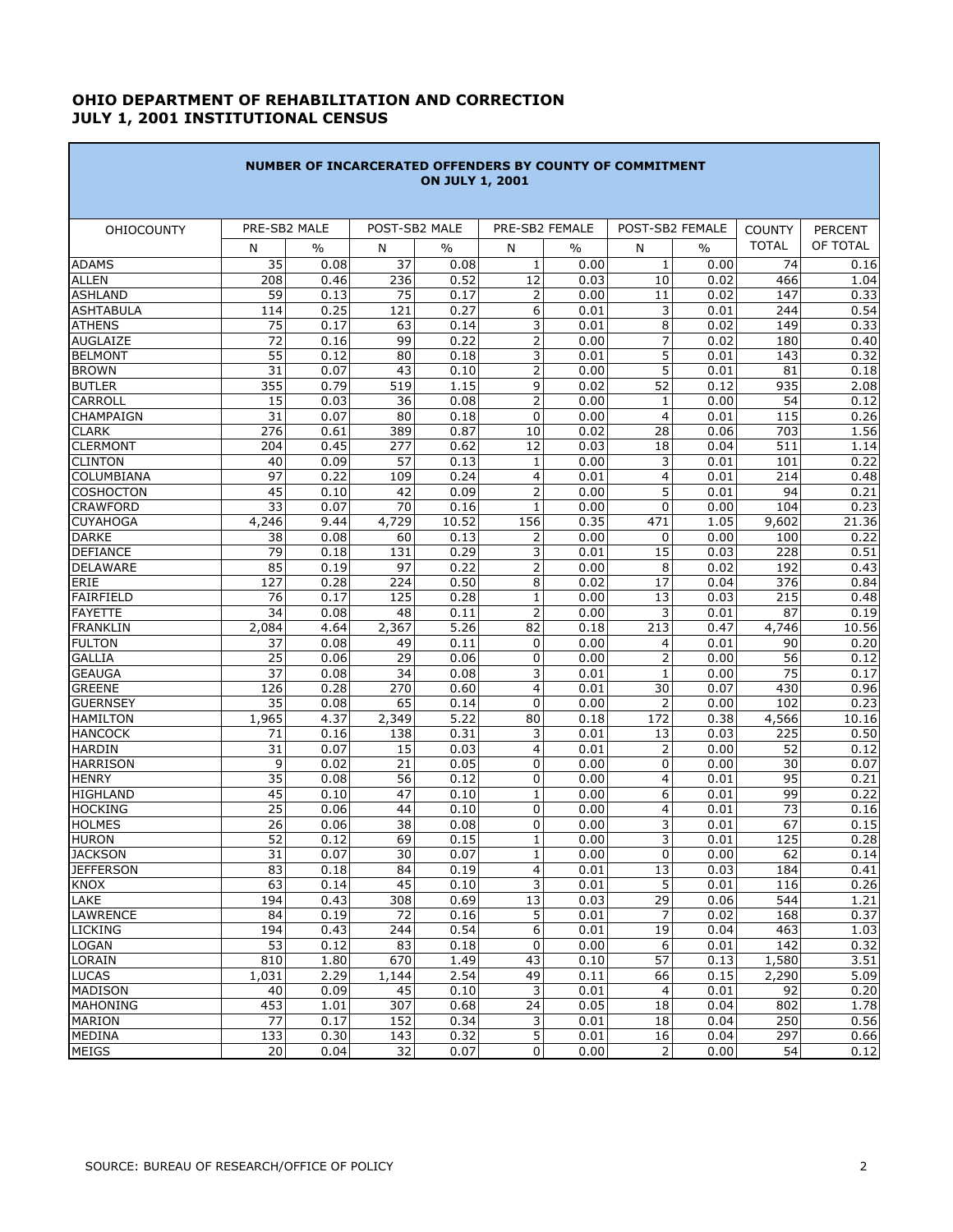| NUMBER OF INCARCERATED OFFENDERS BY COUNTY OF COMMITMENT<br><b>ON JULY 1, 2001</b><br>(continued) |                |               |                 |               |                |               |                 |               |               |                |  |  |  |  |
|---------------------------------------------------------------------------------------------------|----------------|---------------|-----------------|---------------|----------------|---------------|-----------------|---------------|---------------|----------------|--|--|--|--|
| <b>OHIO COUNTY</b>                                                                                | PRE-SB2 MALE   |               | POST-SB2 MALE   |               | PRE-SB2 FEMALE |               | POST-SB2 FEMALE |               | <b>COUNTY</b> | <b>PERCENT</b> |  |  |  |  |
|                                                                                                   | N              | $\frac{0}{0}$ | N               | $\frac{0}{0}$ | N              | $\frac{0}{0}$ | N               | $\frac{0}{0}$ | <b>TOTAL</b>  | OF TOTAL       |  |  |  |  |
| <b>MERCER</b>                                                                                     | 20             | 0.04          | 37              | 0.08          | 0              | 0.00          | $\overline{2}$  | 0.00          | 59            | 0.13           |  |  |  |  |
| MIAMI                                                                                             | 97             | 0.22          | 179             | 0.40          | $\overline{4}$ | 0.01          | 20              | 0.04          | 300           | 0.67           |  |  |  |  |
| <b>MONROE</b>                                                                                     | 12             | 0.03          | 20              | 0.04          | $\mathbf{0}$   | 0.00          | $\mathbf{1}$    | 0.00          | 33            | 0.07           |  |  |  |  |
| <b>MONTGOMERY</b>                                                                                 | 1,234          | 2.74          | 1,234           | 2.74          | 56             | 0.12          | 102             | 0.23          | 2,626         | 5.84           |  |  |  |  |
| <b>MORGAN</b>                                                                                     | 12             | 0.03          | 16              | 0.04          | $\overline{2}$ | 0.00          | $\mathbf{1}$    | 0.00          | 31            | 0.07           |  |  |  |  |
| <b>MORROW</b>                                                                                     | 31             | 0.07          | 29              | 0.06          | $\mathbf{1}$   | 0.00          | $\mathbf 0$     | 0.00          | 61            | 0.14           |  |  |  |  |
| <b>MUSKINGUM</b>                                                                                  | 83             | 0.18          | 166             | 0.37          | 4              | 0.01          | 22              | 0.05          | 275           | 0.61           |  |  |  |  |
| <b>NOBLE</b>                                                                                      | $\overline{4}$ | 0.01          | 13              | 0.03          | 0              | 0.00          | $\mathbf{1}$    | 0.00          | 18            | 0.04           |  |  |  |  |
| <b>OTTAWA</b>                                                                                     | 21             | 0.05          | 41              | 0.09          | $\overline{2}$ | 0.00          | $\overline{4}$  | 0.01          | 68            | 0.15           |  |  |  |  |
| <b>PAULDING</b>                                                                                   | 20             | 0.04          | 39              | 0.09          | 0              | 0.00          | $\mathbf{1}$    | 0.00          | 60            | 0.13           |  |  |  |  |
| <b>PERRY</b>                                                                                      | 26             | 0.06          | 55              | 0.12          | $\overline{2}$ | 0.00          | 5               | 0.01          | 88            | 0.20           |  |  |  |  |
| PICKAWAY                                                                                          | 57             | 0.13          | 97              | 0.22          | 4              | 0.01          | 5               | 0.01          | 163           | 0.36           |  |  |  |  |
| PIKE                                                                                              | 15             | 0.03          | 20              | 0.04          | $\overline{2}$ | 0.00          | $\mathbf{1}$    | 0.00          | 38            | 0.08           |  |  |  |  |
| <b>PORTAGE</b>                                                                                    | 123            | 0.27          | 145             | 0.32          | 3              | 0.01          | 9               | 0.02          | 280           | 0.62           |  |  |  |  |
| PREBLE                                                                                            | 27             | 0.06          | 54              | 0.12          | $\overline{0}$ | 0.00          | $\overline{2}$  | 0.00          | 83            | 0.18           |  |  |  |  |
| <b>PUTNAM</b>                                                                                     | 17             | 0.04          | 37              | 0.08          | 0              | 0.00          | $\overline{2}$  | 0.00          | 56            | 0.12           |  |  |  |  |
| <b>RICHLAND</b>                                                                                   | 229            | 0.51          | 274             | 0.61          | 11             | 0.02          | 22              | 0.05          | 536           | 1.19           |  |  |  |  |
| <b>ROSS</b>                                                                                       | 91             | 0.20          | 91              | 0.20          | 5              | 0.01          | 13              | 0.03          | 200           | 0.44           |  |  |  |  |
| <b>SANDUSKY</b>                                                                                   | 70             | 0.16          | 122             | 0.27          | $\overline{4}$ | 0.01          | 10              | 0.02          | 206           | 0.46           |  |  |  |  |
| <b>SCIOTO</b>                                                                                     | 129            | 0.29          | 212             | 0.47          | 4              | 0.01          | 28              | 0.06          | 373           | 0.83           |  |  |  |  |
| <b>SENECA</b>                                                                                     | 80             | 0.18          | 118             | 0.26          | $\overline{2}$ | 0.00          | 6               | 0.01          | 206           | 0.46           |  |  |  |  |
| <b>SHELBY</b>                                                                                     | 30             | 0.07          | 100             | 0.22          | 0              | 0.00          | 13              | 0.03          | 143           | 0.32           |  |  |  |  |
| <b>STARK</b>                                                                                      | 562            | 1.25          | 904             | 2.01          | 24             | 0.05          | 84              | 0.19          | 1,574         | 3.50           |  |  |  |  |
| <b>SUMMIT</b>                                                                                     | 965            | 2.15          | 1,403           | 3.12          | 46             | 0.10          | 126             | 0.28          | 2,540         | 5.65           |  |  |  |  |
| <b>TRUMBULL</b>                                                                                   | 324            | 0.72          | 258             | 0.57          | 11             | 0.02          | 14              | 0.03          | 607           | 1.35           |  |  |  |  |
| <b>TUSCARAWAS</b>                                                                                 | 87             | 0.19          | 92              | 0.20          | $\mathbf{1}$   | 0.00          | $\overline{4}$  | 0.01          | 184           | 0.41           |  |  |  |  |
| <b>UNION</b>                                                                                      | 39             | 0.09          | 52              | 0.12          | 5              | 0.01          | $\overline{7}$  | 0.02          | 103           | 0.23           |  |  |  |  |
| <b>VAN WERT</b>                                                                                   | 29             | 0.06          | 45              | 0.10          | $\mathbf{1}$   | 0.00          | $\mathbf{1}$    | 0.00          | 76            | 0.17           |  |  |  |  |
| <b>VINTON</b>                                                                                     | 10             | 0.02          | $\overline{26}$ | 0.06          | $\mathbf{1}$   | 0.00          | $\overline{2}$  | 0.00          | 39            | 0.09           |  |  |  |  |
| <b>WARREN</b>                                                                                     | 119            | 0.26          | 151             | 0.34          | $\overline{2}$ | 0.00          | 18              | 0.04          | 290           | 0.64           |  |  |  |  |
| <b>WASHINGTON</b>                                                                                 | 60             | 0.13          | 83              | 0.18          | $\overline{2}$ | 0.00          | 8               | 0.02          | 153           | 0.34           |  |  |  |  |
| <b>WAYNE</b>                                                                                      | 84             | 0.19          | 98              | 0.22          | 3              | 0.01          | $\overline{7}$  | 0.02          | 192           | 0.43           |  |  |  |  |
| <b>WILLIAMS</b>                                                                                   | 28             | 0.06          | 72              | 0.16          | 0              | 0.00          | $\overline{2}$  | 0.00          | 102           | 0.23           |  |  |  |  |
| <b>WOOD</b>                                                                                       | 84             | 0.19          | 64              | 0.14          | 2              | 0.00          | 6               | 0.01          | 156           | 0.35           |  |  |  |  |
| <b>WYANDOT</b>                                                                                    | 16             | 0.04          | 31              | 0.07          | 0              | 0.00          | 3               | 0.01          | 50            | 0.11           |  |  |  |  |
| <b>OUT OF STATE</b>                                                                               | 3              | 0.01          | $\mathbf{0}$    | 0.00          | 0              | 0.00          | $\Omega$        | 0.00          | 3             | 0.01           |  |  |  |  |
| <b>TOTAL</b>                                                                                      | 19,137         | 42.56         | 23,075          | 51.32         | 787            | 1.75          | 1,963           | 4.37          | 44,962        | 100.00         |  |  |  |  |

# **Figure 1. Counties With Largest Proportion of Inmates**

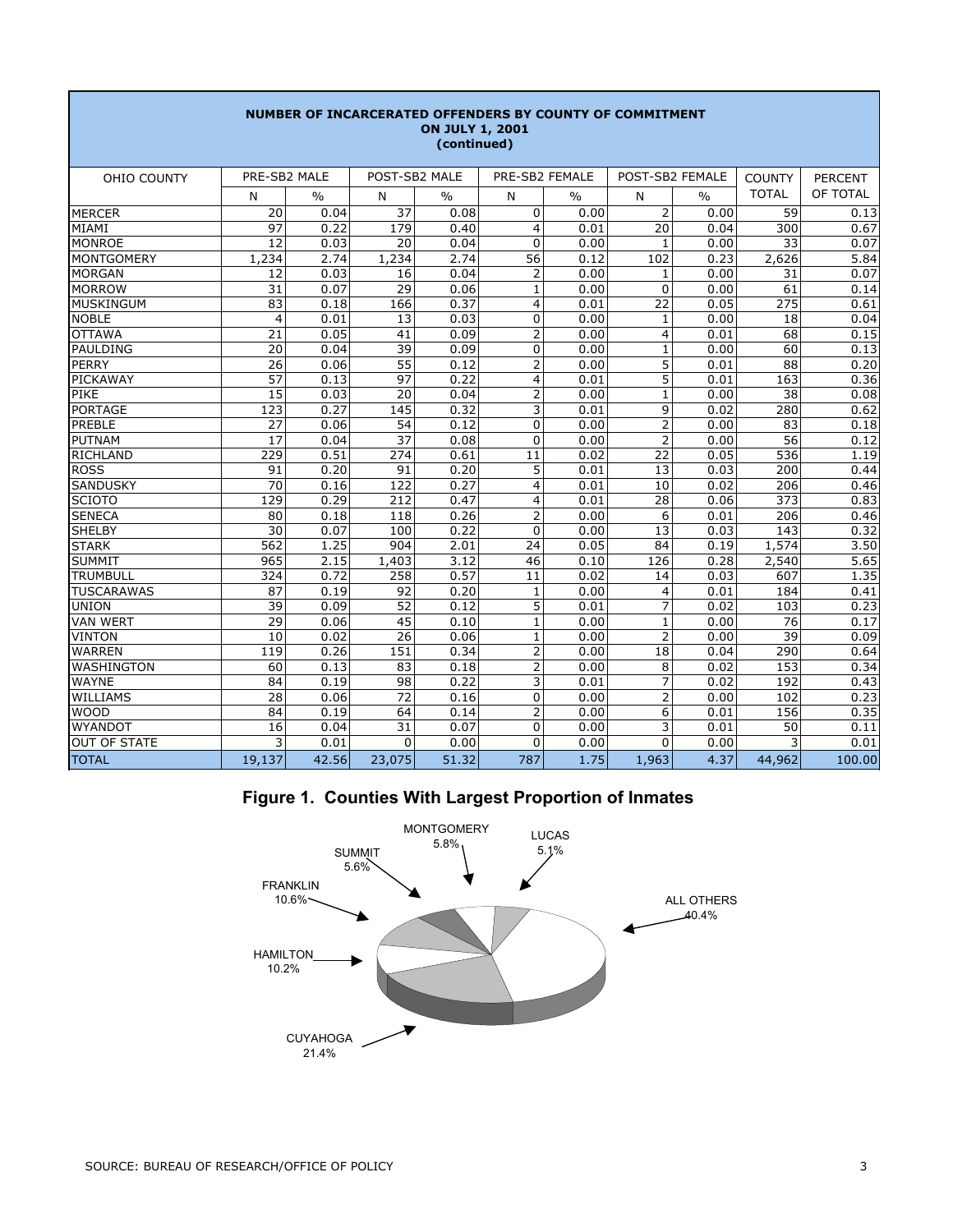|                        | NUMBER OF INCARCERATED OFFENDERS BY RACE/ETHNICITY<br><b>ON JULY 1, 2001</b> |               |               |               |                |               |       |                 |              |                |  |  |  |  |  |
|------------------------|------------------------------------------------------------------------------|---------------|---------------|---------------|----------------|---------------|-------|-----------------|--------------|----------------|--|--|--|--|--|
| RACE/ETHNICITY         | PRE-SB2 MALE                                                                 |               | POST-SB2 MALE |               | PRE-SB2 FEMALE |               |       | POST-SB2 FEMALE | <b>GROUP</b> | <b>PERCENT</b> |  |  |  |  |  |
|                        | N                                                                            | $\frac{0}{0}$ | N             | $\frac{0}{0}$ | N              | $\frac{0}{0}$ | Ν     | $\frac{0}{0}$   | <b>TOTAL</b> | OF TOTAL       |  |  |  |  |  |
| <b>BLACK</b>           | 9,755                                                                        | 50.97         | 11,948        | 51.78         | 393            | 49.94         | 964   | 49.11           | 23,060       | 51.29          |  |  |  |  |  |
| <b>WHITE</b>           | 8,873                                                                        | 46.37         | 10,577        | 45.84         | 382            | 48.54         | 968   | 49.31           | 20,800       | 46.26          |  |  |  |  |  |
| <b>HISPANIC</b>        | 351                                                                          | 1.83          | 469           | 2.03          | 11             | 1.40          | 26    | 1.32            | 857          | 1.91           |  |  |  |  |  |
| WHITE HISPANIC         | 283                                                                          | 1.48          | 370           | 1.60          | 8              | 1.02          | 22    | 1.12            | 683          | 1.52           |  |  |  |  |  |
| <b>BLACK HISPANIC</b>  | 68                                                                           | 0.36          | 99            | 0.43          |                | 0.38          | 4     | 0.20            | 174          | 0.39           |  |  |  |  |  |
| <b>NATIVE AMERICAN</b> | 61                                                                           | 0.32          | 18            | 0.08          |                | 0.13          | ∍     | 0.10            | 82           | 0.18           |  |  |  |  |  |
| ASIAN                  | 26                                                                           | 0.14          | 18            | 0.08          | 0              | 0.00          | 3     | 0.15            | 47           | 0.10           |  |  |  |  |  |
| OTHER*                 | 71                                                                           | 0.37          | 45            | 0.20          | 0              | 0.00          | 0     | 0.00            | 116          | 0.26           |  |  |  |  |  |
| <b>TOTAL</b>           | 19,137                                                                       | 100.00        | 23,075        | 100.00        | 787            | 100.00        | 1,963 | 100.00          | 44,962       | 100.00         |  |  |  |  |  |

\* INCLUDES HISPANICS OF UNSPECIFIED RACIAL ORIGIN.





|                    | <b>NUMBER OF INCARCERATED OFFENDERS BY AGE</b><br><b>ON JULY 1, 2001</b> |               |               |               |                |               |              |                 |              |                |  |  |  |  |  |
|--------------------|--------------------------------------------------------------------------|---------------|---------------|---------------|----------------|---------------|--------------|-----------------|--------------|----------------|--|--|--|--|--|
| <b>INMATE AGE</b>  | PRE-SB2 MALE                                                             |               | POST-SB2 MALE |               | PRE-SB2 FEMALE |               |              | POST-SB2 FEMALE | <b>AGE</b>   | <b>PERCENT</b> |  |  |  |  |  |
|                    | N                                                                        | $\frac{0}{0}$ | N             | $\frac{0}{0}$ | N              | $\frac{0}{0}$ | N            | $\frac{0}{0}$   | <b>TOTAL</b> | OF TOTAL       |  |  |  |  |  |
| 15                 | 0                                                                        | 0.00          | 0             | 0.00          | $\Omega$       | 0.00          | $\mathbf{1}$ | 0.05            |              | 0.00           |  |  |  |  |  |
| 16                 | $\overline{0}$                                                           | 0.00          | 16            | 0.07          | $\Omega$       | 0.00          | $\Omega$     | 0.00            | 16           | 0.04           |  |  |  |  |  |
| 17                 | 0                                                                        | 0.00          | 61            | 0.26          | $\mathbf 0$    | 0.00          | $\mathbf 0$  | 0.00            | 61           | 0.14           |  |  |  |  |  |
| 18                 | $\Omega$                                                                 | 0.00          | 226           | 0.98          | $\Omega$       | 0.00          | 6            | 0.31            | 232          | 0.52           |  |  |  |  |  |
| 19                 | 0                                                                        | 0.00          | 726           | 3.15          | $\mathbf 0$    | 0.00          | 37           | 1.88            | 763          | 1.70           |  |  |  |  |  |
| 20                 | 8                                                                        | 0.04          | 1,199         | 5.20          | $\mathbf 0$    | 0.00          | 67           | 3.41            | 1,274        | 2.83           |  |  |  |  |  |
| $21 - 24$          | 932                                                                      | 4.87          | 5,368         | 23.26         | 24             | 3.05          | 293          | 14.93           | 6,617        | 14.72          |  |  |  |  |  |
| $25 - 29$          | 3,163                                                                    | 16.54         | 4,236         | 18.36         | 120            | 15.25         | 326          | 16.61           | 7,845        | 17.45          |  |  |  |  |  |
| $30 - 34$          | 3,233                                                                    | 16.90         | 3,451         | 14.96         | 138            | 17.53         | 391          | 19.92           | 7,213        | 16.05          |  |  |  |  |  |
| $35 - 39$          | 3,296                                                                    | 17.23         | 2,846         | 12.33         | 174            | 22.11         | 353          | 17.98           | 6,669        | 14.84          |  |  |  |  |  |
| $40 - 44$          | 3,233                                                                    | 16.90         | 2,415         | 10.47         | 139            | 17.66         | 262          | 13.35           | 6,049        | 13.46          |  |  |  |  |  |
| $45 - 49$          | 2,255                                                                    | 11.79         | 1,319         | 5.72          | 88             | 11.18         | 130          | 6.62            | 3,792        | 8.44           |  |  |  |  |  |
| $50 - 54$          | 1,452                                                                    | 7.59          | 680           | 2.95          | 51             | 6.48          | 60           | 3.06            | 2,243        | 4.99           |  |  |  |  |  |
| $55 - 59$          | 755                                                                      | 3.95          | 265           | 1.15          | 29             | 3.68          | 23           | 1.17            | 1,072        | 2.38           |  |  |  |  |  |
| $60 - 64$          | 393                                                                      | 2.05          | 124           | 0.54          | 12             | 1.52          | 8            | 0.41            | 537          | 1.19           |  |  |  |  |  |
| $65 - 69$          | 206                                                                      | 1.08          | 74            | 0.32          | $\overline{7}$ | 0.89          | 3            | 0.15            | 290          | 0.65           |  |  |  |  |  |
| $70 - 74$          | 136                                                                      | 0.71          | 46            | 0.20          | $\overline{2}$ | 0.25          | 3            | 0.15            | 187          | 0.42           |  |  |  |  |  |
| $75 - 79$          | 43                                                                       | 0.22          | 16            | 0.07          | $\mathbf{1}$   | 0.13          | 0            | 0.00            | 60           | 0.13           |  |  |  |  |  |
| 80 AND OVER        | 22                                                                       | 0.12          |               | 0.03          | $\overline{2}$ | 0.25          | $\Omega$     | 0.00            | 31           | 0.07           |  |  |  |  |  |
| <b>TOTAL</b>       | 19,127                                                                   | 100.00        | 23,075        | 100.00        | 787            | 100.00        | 1,963        | 100.00          | 44,952       | 100.00         |  |  |  |  |  |
| Missing=10         |                                                                          |               |               |               |                |               |              |                 |              |                |  |  |  |  |  |
|                    |                                                                          |               |               |               |                |               |              |                 |              |                |  |  |  |  |  |
| <b>MEAN</b>        | 38.94                                                                    |               | 31.31         |               | 38.77          |               | 33.37        |                 | 34.78        |                |  |  |  |  |  |
| <b>MEDIAN</b>      | 38.00                                                                    |               | 29.00         |               | 37.00          |               | 33.00        |                 | 33.00        |                |  |  |  |  |  |
| 50 AND OVER        | 3,007                                                                    | 15.72         | 1,212         | 5.25          | 104            | 13.21         | 97           | 4.94            | 4,420        | 9.83           |  |  |  |  |  |
| <b>18 AND OVER</b> | 19,127                                                                   | 100.00        | 22,998        | 99.67         | 787            | 100.00        | 1,962        | 99.95           | 44,874       | 99.83          |  |  |  |  |  |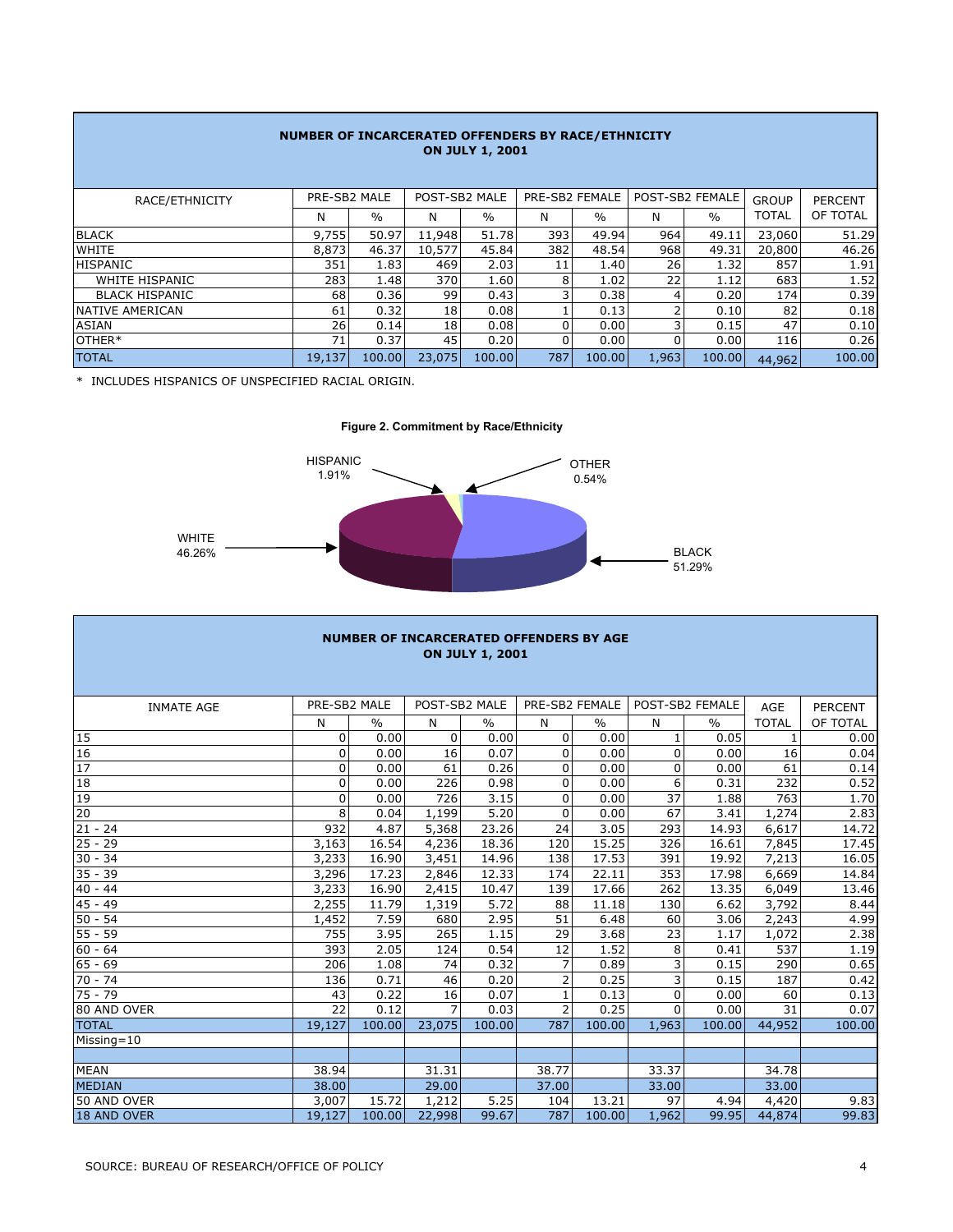#### **NUMBER OF INCARCERATED OFFENDERS BY AGE ON JULY 1, 2001**

| <b>INMATE AGE</b> | PRE-SB2 MALE     |               | POST-SB2 MALE   |              | PRE-SB2 FEMALE        |               | POST-SB2 FEMALE       |               | AGE              | PERCENT      |
|-------------------|------------------|---------------|-----------------|--------------|-----------------------|---------------|-----------------------|---------------|------------------|--------------|
|                   | N                | $\frac{0}{0}$ | N               | $\%$         | N                     | $\frac{0}{0}$ | N                     | $\frac{0}{0}$ | <b>TOTAL</b>     | OF TOTAL     |
| 15                | $\pmb{0}$        | 0.00          | 0               | 0.00         | 0                     | 0.00          | $1\,$                 | 0.05          | 1                | 0.00         |
| 16                | 0                | 0.00          | 16              | 0.07         | 0                     | 0.00          | 0                     | 0.00          | 16               | 0.04         |
| 17                | 0                | 0.00          | 61              | 0.26         | $\mathbf 0$           | 0.00          | $\mathbf 0$           | 0.00          | 61               | 0.14         |
| 18                | 0                | 0.00          | 226             | 0.98         | 0                     | 0.00          | 6                     | 0.31          | 232              | 0.52         |
| 19                | 0                | 0.00          | 726             | 3.15<br>5.20 | 0<br>$\mathbf 0$      | 0.00          | 37<br>67              | 1.88          | 763              | 1.70         |
| 20<br>21          | 8<br>62          | 0.04<br>0.32  | 1,199<br>1,485  | 6.44         | $\mathbf 2$           | 0.00<br>0.25  | 70                    | 3.41<br>3.57  | 1,274<br>1,619   | 2.83<br>3.60 |
| 22                | 120              | 0.63          | 1,498           | 6.49         | 3                     | 0.38          | 88                    | 4.48          | 1,709            | 3.80         |
| $\overline{23}$   | $\overline{273}$ | 1.43          | 1,308           | 5.67         | 6                     | 0.76          | 65                    | 3.31          | 1,652            | 3.68         |
| 24                | 477              | 2.49          | 1,077           | 4.67         | 13                    | 1.65          | 70                    | 3.57          | 1,637            | 3.64         |
| 25                | 542              | 2.83          | 1,017           | 4.41         | 13                    | 1.65          | 70                    | 3.57          | 1,642            | 3.65         |
| 26                | 621              | 3.25          | 883             | 3.83         | 24                    | 3.05          | 63                    | 3.21          | 1,591            | 3.54         |
| 27                | 610              | 3.19          | 850             | 3.68         | 19                    | 2.41          | 50                    | 2.55          | 1,529            | 3.40         |
| 28                | 678              | 3.54          | 767             | 3.32         | $\overline{30}$       | 3.81          | 60                    | 3.06          | 1,535            | 3.41         |
| 29                | 712              | 3.72          | 719             | 3.12         | 34                    | 4.32          | 83                    | 4.23          | 1,548            | 3.44         |
| 30                | 740              | 3.87          | 804             | 3.48         | 23                    | 2.92          | 85                    | 4.33          | 1,652            | 3.68         |
| 31                | 688<br>631       | 3.60<br>3.30  | 749<br>629      | 3.25<br>2.73 | $\overline{27}$<br>22 | 3.43<br>2.80  | 72<br>65              | 3.67<br>3.31  | 1,536<br>1,347   | 3.42<br>3.00 |
| 32<br>33          | 564              | 2.95          | 655             | 2.84         | $\overline{36}$       | 4.57          | 80                    | 4.08          | 1,335            | 2.97         |
| 34                | 610              | 3.19          | 614             | 2.66         | 30                    | 3.81          | 89                    | 4.53          | 1,343            | 2.99         |
| 35                | 634              | 3.31          | 562             | 2.44         | 41                    | 5.21          | 71                    | 3.62          | 1,308            | 2.91         |
| 36                | 663              | 3.47          | 621             | 2.69         | 42                    | 5.34          | 59                    | 3.01          | 1,385            | 3.08         |
| 37                | 665              | 3.48          | 584             | 2.53         | 30                    | 3.81          | 76                    | 3.87          | 1,355            | 3.01         |
| 38                | 664              | 3.47          | 526             | 2.28         | $\overline{36}$       | 4.57          | 84                    | 4.28          | 1,310            | 2.91         |
| 39                | 670              | 3.50          | 553             | 2.40         | 25                    | 3.18          | 63                    | 3.21          | 1,311            | 2.92         |
| 40                | 670              | 3.50          | 572             | 2.48         | 29                    | 3.68          | 65                    | 3.31          | 1,336            | 2.97         |
| 41                | 663              | 3.47          | 537             | 2.33         | 32                    | 4.07          | 58                    | 2.95          | 1,290            | 2.87         |
| 42                | 664              | 3.47          | 477             | 2.07         | 34                    | 4.32          | 43                    | 2.19          | 1,218            | 2.71         |
| 43<br>44          | 632<br>604       | 3.30<br>3.16  | 432<br>397      | 1.87<br>1.72 | $\overline{26}$<br>18 | 3.30<br>2.29  | $\overline{56}$<br>40 | 2.85<br>2.04  | 1,146<br>1,059   | 2.55<br>2.36 |
| 45                | 549              | 2.87          | 341             | 1.48         | 26                    | 3.30          | 34                    | 1.73          | 950              | 2.11         |
| 46                | 487              | 2.55          | 306             | 1.33         | 16                    | 2.03          | 34                    | 1.73          | 843              | 1.88         |
| 47                | 469              | 2.45          | 248             | 1.07         | 19                    | 2.41          | 22                    | 1.12          | 758              | 1.69         |
| $\overline{48}$   | 409              | 2.14          | 218             | 0.94         | $\overline{12}$       | 1.52          | $\overline{23}$       | 1.17          | 662              | 1.47         |
| 49                | 341              | 1.78          | 206             | 0.89         | 15                    | 1.91          | 17                    | 0.87          | 579              | 1.29         |
| 50                | 338              | 1.77          | 168             | 0.73         | 10                    | 1.27          | 13                    | 0.66          | 529              | 1.18         |
| 51                | 328              | 1.71          | 166             | 0.72         | 11                    | 1.40          | 15                    | 0.76          | 520              | 1.16         |
| 52                | 301              | 1.57          | 119             | 0.52         | 12                    | 1.52          | 12                    | 0.61          | 444              | 0.99         |
| 53                | 239              | 1.25          | 115             | 0.50         | 9                     | 1.14<br>1.14  | 8<br>12               | 0.41          | $\overline{371}$ | 0.83         |
| 54<br>55          | 246<br>196       | 1.29<br>1.02  | 112<br>68       | 0.49<br>0.29 | 9<br>3                | 0.38          | 6                     | 0.61<br>0.31  | 379<br>273       | 0.84<br>0.61 |
| 56                | 167              | 0.87          | 68              | 0.29         | 6                     | 0.76          | 6                     | 0.31          | 247              | 0.55         |
| 57                | 152              | 0.79          | 49              | 0.21         | 6                     | 0.76          | 4                     | 0.20          | 211              | 0.47         |
| 58                | 138              | 0.72          | 47              | 0.20         | 5                     | 0.64          | 5                     | 0.25          | 195              | 0.43         |
| 59                | 102              | 0.53          | 33              | 0.14         | $\overline{9}$        | 1.14          | 2                     | 0.10          | 146              | 0.32         |
| 60                | 95               | 0.50          | 34              | 0.15         | $\overline{4}$        | 0.51          | $\overline{2}$        | 0.10          | 135              | 0.30         |
| 61                | 94               | 0.49          | 28              | 0.12         | 2                     | 0.25          | 2                     | 0.10          | 126              | 0.28         |
| 62                | 73               | 0.38          | 21              | 0.09         | 3                     | 0.38          | 2                     | 0.10          | 99               | 0.22         |
| 63                | 65               | 0.34          | $\overline{26}$ | 0.11         | $\mathbf 1$           | 0.13          | $\pmb{0}$             | 0.00          | 92               | 0.20         |
| 64<br>65          | 66               | 0.35          | 15              | 0.07         | $\mathbf{2}$          | 0.25          | 2                     | 0.10          | 85               | 0.19         |
| 66                | 55<br>52         | 0.29<br>0.27  | 13<br>19        | 0.06<br>0.08 | 3<br>2                | 0.38<br>0.25  | $\pmb{0}$             | 0.10<br>0.00  | 73<br>73         | 0.16<br>0.16 |
| 67                | 38               | 0.20          | 12              | 0.05         | 0                     | 0.00          | $\mathbf{1}$          | 0.05          | 51               | 0.11         |
| 68                | $\overline{32}$  | 2.00          | 17              | 0.07         | $\mathbf 1$           | 0.13          | $\pmb{0}$             | 0.00          | 50               | 0.11         |
| 69                | 29               | 0.15          | 13              | 0.06         | $1\,$                 | 0.13          | 0                     | 0.00          | 43               | 0.10         |
| 70                | 27               | 0.14          | 15              | 0.07         | $\mathbf 0$           | 0.00          | $\mathbf{1}$          | 0.05          | 43               | 0.10         |
| 71 AND OVER       | 174              | 0.91          | 54              | 0.23         | 5                     | 0.64          | 2                     | 0.10          | 235              | 0.52         |
| <b>TOTAL</b>      | 19,127           | 100.00        | 23,075          | 100.00       | 787                   | 100.00        | 1,963                 | 100.00        | 44,952           | 100.00       |
| Missing=10        |                  |               |                 |              |                       |               |                       |               |                  |              |
|                   |                  |               |                 |              |                       |               |                       |               |                  |              |
| MEAN              | 38.94            |               | 31.31           |              | 38.77                 |               | 33.37                 |               | 34.78            |              |
| <b>MEDIAN</b>     | 38.00            |               | 29.00           |              | 37.00                 |               | 33.00                 |               | 33.00            |              |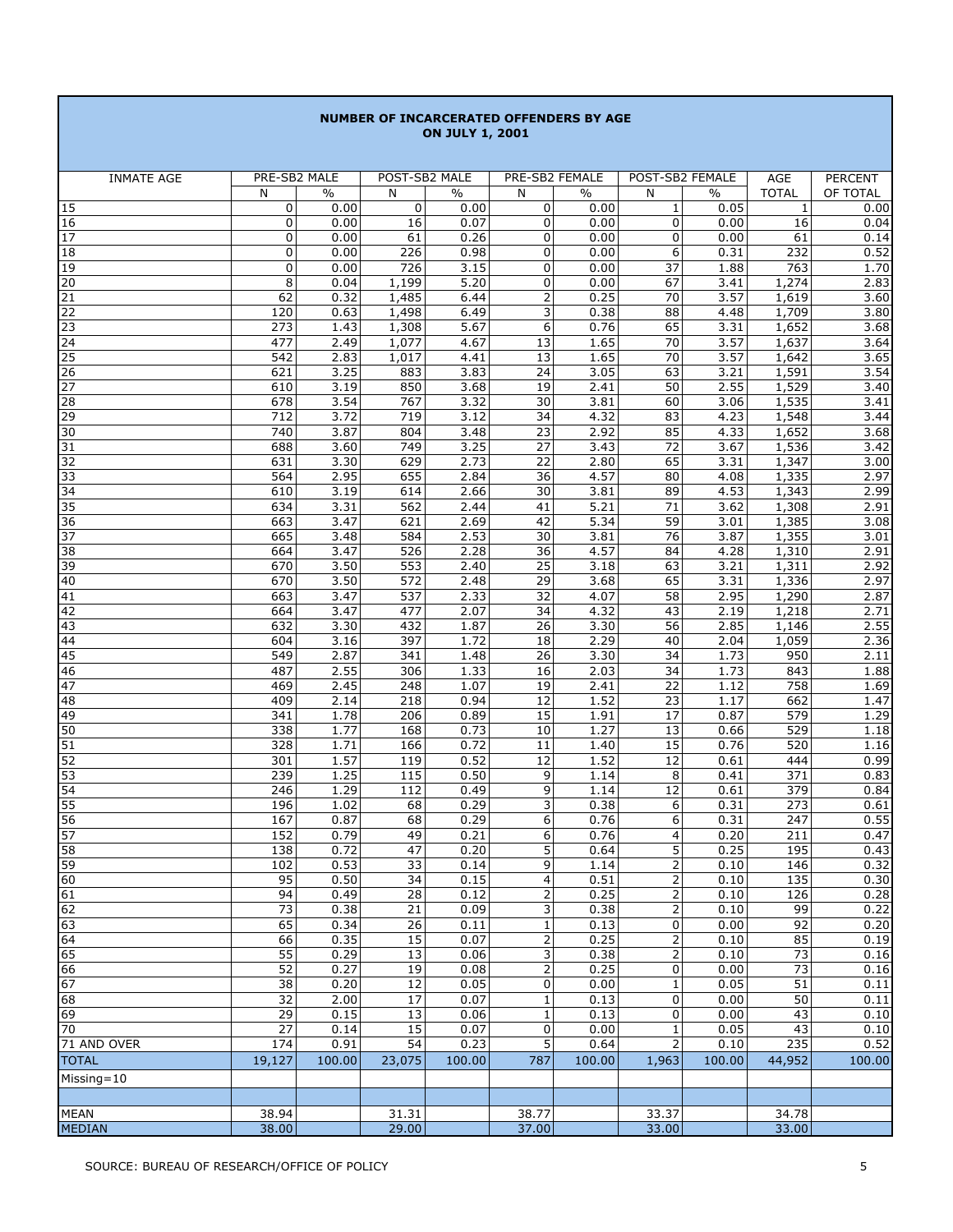|                                                                                                   |        |                                       |            | <b>ON JULY 1, 2001</b> | NUMBER OF INCARCERATED SENATE BILL 2* (SB2) OFFENDERS, BY FELONY LEVEL OF MOST<br>SERIOUS CONVICTION OFFENSE, GENDER AND LENGTH OF AGGREGATE SENTENCE, |       |               |              |                                              |            |        |               |
|---------------------------------------------------------------------------------------------------|--------|---------------------------------------|------------|------------------------|--------------------------------------------------------------------------------------------------------------------------------------------------------|-------|---------------|--------------|----------------------------------------------|------------|--------|---------------|
| FELONY/SENTENCE CATEGORY<br>MALE<br>MINIMUM, AVERAGE AND<br>MINIMUM, AVERAGE AND<br><b>FEMALE</b> |        |                                       |            |                        |                                                                                                                                                        |       |               | <b>TOTAL</b> |                                              |            |        |               |
|                                                                                                   |        | MAXIMUM SENTENCE<br>TERM (IN MONTHS)* |            |                        |                                                                                                                                                        |       |               |              | <b>MAXIMUM SENTENCE</b><br>TERM (IN MONTHS)* |            |        |               |
|                                                                                                   | N.     | $\frac{0}{0}$                         | <b>MIN</b> | <b>AVG</b>             | <b>MAX</b>                                                                                                                                             | N     | $\frac{0}{0}$ | <b>MIN</b>   | <b>AVG</b>                                   | <b>MAX</b> | N      | $\frac{0}{0}$ |
| <b>DEATH</b>                                                                                      | 29     | 0.13                                  | <b>NA</b>  | <b>NA</b>              | <b>NA</b>                                                                                                                                              |       | 0.00          | <b>NA</b>    | <b>NA</b>                                    | <b>NA</b>  | 29     | 0.12          |
| <b>LIFE</b>                                                                                       | 720    | 3.12                                  | <b>NA</b>  | <b>NA</b>              | <b>NA</b>                                                                                                                                              | 41    | 2.09          | <b>NA</b>    | <b>NA</b>                                    | <b>NA</b>  | 761    | 3.04          |
| <b>FIRST</b>                                                                                      | 4,878  | 21.14                                 | 36.00      | 101.31                 | 1,128.00                                                                                                                                               | 246   | 12.53         | 36.00        | 81.79                                        | 552.00     | 5,124  | 20.46         |
| <b>SECOND</b>                                                                                     | 5,068  | 21.96                                 | 24.00      | 57.48                  | 708.00                                                                                                                                                 | 331   | 16.86         | 24.00        | 44.98                                        | 228.00     | 5,399  | 21.56         |
| <b>THIRD</b>                                                                                      | 4,958  | 21.49                                 | 12.00      | 42.19                  | 336.00                                                                                                                                                 | 404   | 20.58         | 12.00        | 36.64                                        | 300.00     | 5,362  | 21.42         |
| <b>FOURTH</b>                                                                                     | 3,457  | 14.98                                 | 6.00       | 24.13                  | 330.00                                                                                                                                                 | 292   | 14.88         | 6.00         | 19.31                                        | 117.00     | 3,749  | 14.97         |
| <b>FIFTH</b>                                                                                      | 3,965  | 17.18                                 | 6.00       | 20.14                  | 462.00                                                                                                                                                 | 649   | 33.06         | 6.00         | 14.30                                        | 216.00     | 4,614  | 18.43         |
| <b>TOTAL SENATE BILL 2</b>                                                                        | 23,075 | 100.00                                |            |                        |                                                                                                                                                        | 1,963 | 100.00        |              |                                              |            | 25,038 | 100.00        |
| PCT. OF TOTAL INCARCERATED                                                                        |        | 51.32                                 |            |                        |                                                                                                                                                        |       | 4.37          |              |                                              |            |        | 55.69         |

\* INCLUDES 'HYBRID' COMMITMENTS WITH BOTH PRE-SB2 AND SB2 OFFENSES AND SENTENCE STRUCTURE. BASED ON AGGREGATE MINIMUM TERMS FOR CASES WITH COMBINED INDETERMINATE SENTENCES.

|                             | NUMBER OF INCARCERATED PRE-SB2 OFFENDERS, BY FELONY LEVEL OF MOST<br>SERIOUS CONVICTION OFFENSE, GENDER AND LENGTH OF AGGREGATE SENTENCE,<br><b>ON JULY 1, 2001</b><br><b>MALE</b><br>MINIMUM, AVERAGE AND<br><b>FEMALE</b><br>MINIMUM, AVERAGE AND |               |            |                                              |            |          |                                              |            |            |            |              |               |  |  |  |
|-----------------------------|-----------------------------------------------------------------------------------------------------------------------------------------------------------------------------------------------------------------------------------------------------|---------------|------------|----------------------------------------------|------------|----------|----------------------------------------------|------------|------------|------------|--------------|---------------|--|--|--|
| FELONY/SENTENCE CATEGORY    |                                                                                                                                                                                                                                                     |               |            |                                              |            |          |                                              |            |            |            | <b>TOTAL</b> |               |  |  |  |
|                             |                                                                                                                                                                                                                                                     |               |            | <b>MAXIMUM SENTENCE</b><br>TERM (IN MONTHS)* |            |          | <b>MAXIMUM SENTENCE</b><br>TERM (IN MONTHS)* |            |            |            |              |               |  |  |  |
|                             | <sub>N</sub>                                                                                                                                                                                                                                        | $\frac{0}{0}$ | <b>MIN</b> | <b>AVG</b>                                   | <b>MAX</b> | N        | $\frac{0}{0}$                                | <b>MIN</b> | <b>AVG</b> | <b>MAX</b> | N.           | $\frac{0}{0}$ |  |  |  |
| <b>DEATH</b>                | 171                                                                                                                                                                                                                                                 | 0.89          | <b>NA</b>  | <b>NA</b>                                    | <b>NA</b>  | $\Omega$ | 0.00                                         | <b>NA</b>  | <b>NA</b>  | <b>NA</b>  | 171          | 0.86          |  |  |  |
| <b>LIFE</b>                 | 3,636                                                                                                                                                                                                                                               | 19.00         | <b>NA</b>  | <b>NA</b>                                    | <b>NA</b>  | 183      | 23.25                                        | <b>NA</b>  | <b>NA</b>  | <b>NA</b>  | 3,819        | 19.17         |  |  |  |
| <b>FIRST</b>                | 8,678                                                                                                                                                                                                                                               | 45.35         | 12.00      | 131.84                                       | 3,384.00   | 281      | 35.71                                        | 48.00      | 102.08     | 252.00     | 8,959        | 44.97         |  |  |  |
| <b>SECOND</b>               | 4,503                                                                                                                                                                                                                                               | 23.53         | 12.00      | 72.98                                        | 708.00     | 177      | 22.49                                        | 24.00      | 59.52      | 288.00     | 4,680        | 23.49         |  |  |  |
| <b>THIRD INDETERMINATE</b>  | 1,251                                                                                                                                                                                                                                               | 6.54          | 12.00      | 52.87                                        | 396.00     | 66       | 8.39                                         | 24.00      | 43.88      | 180.00     | 1,317        | 6.61          |  |  |  |
| ITHIRD DETERMINATE          | 351                                                                                                                                                                                                                                                 | 1.83          | 12.00      | 71.00                                        | 366.00     | 26       | 3.30                                         | 6.00       | 50.42      | 144.00     | 377          | 1.89          |  |  |  |
| <b>FOURTH INDETERMINATE</b> | 260                                                                                                                                                                                                                                                 | 1.36          | 6.00       | 47.86                                        | 360.00     | 13       | 1.65                                         | 12.00      | 34.15      | 108.00     | 273          | 1.37          |  |  |  |
| <b>FOURTH DETERMINATE</b>   | 287                                                                                                                                                                                                                                                 | 1.50          | 6.00       | 49.09                                        | 258.00     | 41       | 5.21                                         | 6.00       | 29.83      | 180.00     | 328          | 1.65          |  |  |  |
| <b>TOTAL PRE-SB2</b>        | 19,137                                                                                                                                                                                                                                              | 100.00        |            |                                              |            | 787      | 100.00                                       |            |            |            | 19,924       | 100.00        |  |  |  |
| PCT. OF TOTAL INCARCERATED  |                                                                                                                                                                                                                                                     | 42.56         |            |                                              |            |          | 1.75                                         |            |            |            |              | 44.31         |  |  |  |

\* FOR INDEFINITE SENTENCE TERMS, THE MINIMUM, AVERAGE AND MAXIMUM VALUES REFER TO THE DISTRIBUTION OF THE AGGREGATE MINIMUM SENTENCE. UNCONVENTIONAL MINIMUM TERMS WERE VERIFIED THROUGH PSI'S.



# **Figure 3. Distribution of Felony Categories for all Incarcerated Offenders (N =44,962)**



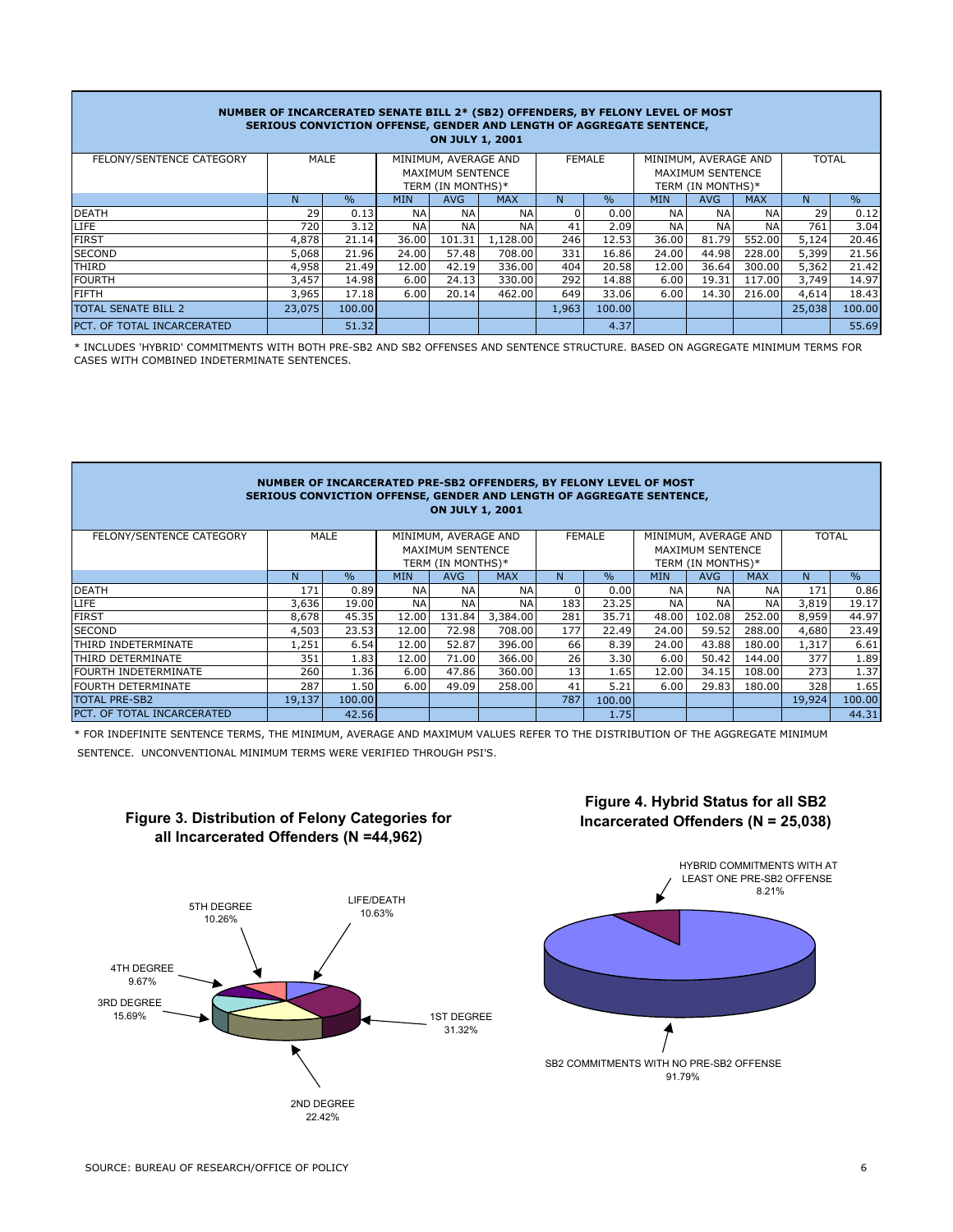### **NUMBER OF INCARCERATED OFFENDERS BY MOST SERIOUS COMMITMENT OFFENSE ON JULY 1, 2001**

| MOST SERIOUS OFFENSE*                                                                         | PRE-SB2        | POST-SB2       |                | PRE-SB2 POST-SB2 | DEPT.         | % OF         |
|-----------------------------------------------------------------------------------------------|----------------|----------------|----------------|------------------|---------------|--------------|
|                                                                                               | <b>MALE</b>    | <b>MALE</b>    | <b>FEMALE</b>  | FEMALE           | <b>TOTAL</b>  | <b>TOTAL</b> |
|                                                                                               |                |                |                |                  |               |              |
| <b>CRIMES AGAINST PERSONS (EXCLUDING SEX OFFENSES)</b><br>ABDUCTION (INCLUDES CHILD STEALING) | 11,017         | 8,984<br>141   | 575<br>3       | 672<br>3         | 21,248<br>268 | 47.26<br>.60 |
| ATTEMPTED ABDUCTION                                                                           | 121<br>4       | 20             | $\Omega$       | $\mathbf{1}$     | 25            |              |
| <b>AGGRAVATED ARSON</b>                                                                       | 152            | 142            | 18             | 36               | 348           | .06<br>.77   |
|                                                                                               |                |                |                |                  |               |              |
| ATTEMPTED AGGRAVATED ARSON                                                                    | 35             | 26             | 5<br>9         | 3                | 69            | .15          |
| AGGRAVATED ASSAULT                                                                            | 86             | 297            |                | 29               | 421           | .94          |
| AGGRAVATED MENACING                                                                           | 0              | 13             | $\mathbf 0$    | $\mathbf 0$      | 13            | .03          |
| AGGRAVATED MURDER                                                                             | 1,879          | 300            | 79             | 18               | 2,276         | 5.06         |
| ATTEMPTED AGGRAVATED MURDER                                                                   | 66             | 40             | 13             | 5                | 124           | .28          |
| <b>AGGRAVATED RIOT</b>                                                                        | $\mathbf{1}$   | 3              | $\Omega$       | $\mathbf{1}$     | 5             | .01          |
| AGGRAVATED ROBBERY                                                                            | 2,097          | 1,808          | 26             | 82               | 4,013         | 8.93         |
| ATTEMPTED AGGRAVATED ROBBERY                                                                  | 66             | 78             | 5              | 7                | 156           | .35          |
| AGGRAVATED VEHICULAR ASSAULT                                                                  | 11             | 85             | $\mathbf{1}$   | $\overline{7}$   | 104           | .23          |
| AGGRAVATED VEHICULAR HOMICIDE                                                                 | 114            | 152            | 6              | 17               | 289           | .64          |
| <b>ASSAULT</b>                                                                                | $\overline{7}$ | 250            | $\mathbf{1}$   | 19               | 277           | .62          |
| CHILD ENDANGERMENT                                                                            | 52             | 149            | 21             | 58               | 280           | .62          |
| DOMESTIC VIOLENCE                                                                             | 23             | 313            | $\Omega$       | 5                | 341           | .76          |
| ETHNIC INTIMIDATION                                                                           | $\mathbf 0$    | $\mathbf{1}$   | $\Omega$       | $\Omega$         | $\mathbf{1}$  | .00          |
| <b>EXTORTION</b>                                                                              | $\overline{3}$ | 12             | $\mathbf{1}$   | $\overline{2}$   | 18            | .04          |
| <b>FELONIOUS ASSAULT</b>                                                                      | 1527           | 1,671          | 69             | 91               | 3,358         | 7.47         |
| ATTEMPTED FELONIOUS ASSAULT                                                                   | 122            | 279            | 12             | 20               | 433           | .96          |
| INVOLUNTARY MANSLAUGHTER                                                                      | 783            | 393            | 91             | 55               | 1,322         | 2.94         |
| KIDNAPPING                                                                                    | 451            | 239            | 10             | 15               | 715           | 1.59         |
| <b>MURDER</b>                                                                                 | 1,480          | 306            | 87             | 21               | 1,894         | 4.21         |
| <b>ATTEMPTED MURDER</b>                                                                       | 164            | 179            | 9              | 10               | 362           | .81          |
| NONSUPPORT OF DEPENDENTS                                                                      | 45             | 151            | $\Omega$       | $\overline{2}$   | 198           | .44          |
| PATIENT ABUSE/NEGLECT                                                                         | 3              | $\mathbf 0$    | $\mathbf 0$    | 0                | 3             | .01          |
| <b>ROBBERY</b>                                                                                | 1,059          | 1,731          | 44             | 138              | 2,972         | 6.61         |
| <b>ATTEMPTED ROBBERY</b>                                                                      | 176            | 81             | $\mathbf{q}$   | 10               | 276           | .61          |
| <b>VOLUNTARY MANSLAUGHTER</b>                                                                 | 490            | 124            | 56             | 17               | 687           | 1.53         |
| <b>SEX OFFENSES**</b>                                                                         | 4,906          | 2,690          | 62             | 40               | 7,698         | 17.12        |
| <b>COMPELLING PROSTITUTION</b>                                                                | 2              | 6              | 1              | $\Omega$         | 9             | .02          |
| <b>CORRUPTION OF A MINOR</b>                                                                  | 41             | 213            | $\mathbf{1}$   | 9                | 264           | .59          |
| ATTEMPTED CORRUPTION OF A MINOR                                                               | $\overline{2}$ | 13             | $\Omega$       | $\Omega$         | 15            | .03          |
| DISSEMINATING MATTER HARMFUL TO JUVENILES                                                     | $\overline{0}$ | 5              | $\Omega$       | $\mathbf{0}$     | 5             | .01          |
| FELONIOUS SEXUAL PENETRATION                                                                  | 300            | $\overline{7}$ | 9              | $\Omega$         | 316           | .70          |
| ATTEMPTED FELONIOUS SEXUAL PENETRATION                                                        | 108            | $\Omega$       | 3              | $\Omega$         | 111           | .25          |
| <b>GROSS SEXUAL IMPOSITION</b>                                                                | 217            | 622            | $\mathbf 0$    | $\overline{7}$   | 846           | 1.88         |
| PANDERING OBSCENITY                                                                           | 33             | 80             | $\overline{2}$ | $\overline{2}$   | 117           | .26          |
| PROMOTING PROSTITUTION                                                                        | $\mathbf{1}$   | $\mathbf{1}$   | $\Omega$       | $\mathbf{1}$     | 3             | .01          |
| <b>RAPE</b>                                                                                   | 3,286          | 1,167          | 36             | 10               | 4,499         | 10.01        |
| ATTEMPTED RAPE                                                                                | 763            | 213            | 5              | $\overline{2}$   | 983           | 2.19         |
| <b>SEXUAL BATTERY</b>                                                                         | 152            | 358            | 5              | 6                | 521           | 1.16         |
| SODOMY                                                                                        | $\mathbf{1}$   | $\Omega$       | $\Omega$       | $\Omega$         | $\mathbf{1}$  | .00          |
| <b>SOLICITING</b>                                                                             | $\Omega$       | 5              | $\Omega$       | 3                | 8             | .02          |
| <b>BURGLARY OFFENSES</b>                                                                      | 2,009          | 2,785          | 47             | 154              | 4,995         | 11.11        |
| AGGRAVATED BURGLARY                                                                           | 1,214          | 498            | 30             | 16               | 1,758         | 3.91         |
| ATTEMPTED AGGRAVATED BURGLARY                                                                 | 63             | 33             | 3              | $\mathbf{1}$     | 100           | .22          |
| BURGLARY (INCLUDES ATTEMPTS)                                                                  | 732            | 2,254          | 14             | 137              | 3,137         | 6.98         |
|                                                                                               |                |                |                |                  |               |              |

\* FOR CRIMES AGAINST PERSONS, SEX OFFENSES AND AGGRAVATED BURGLARY, ATTEMPTED OFFENSES ARE REPORTED SEPARATELY. FOR OTHER CRIMES, ATTEMPTED OFFENSES ARE INCLUDED IN THE PRIMARY CATEGORIES.

\*\* 'FAILURE TO REGISTER AS A SEX OFFENDER', 'DUTY TO REGISTER' AND ' FAILURE TO VERIFY ADDRESS' ARE LISTED UNDER OFFENSES AGAINST JUSTICE/PUBLIC ADMINISTRATION.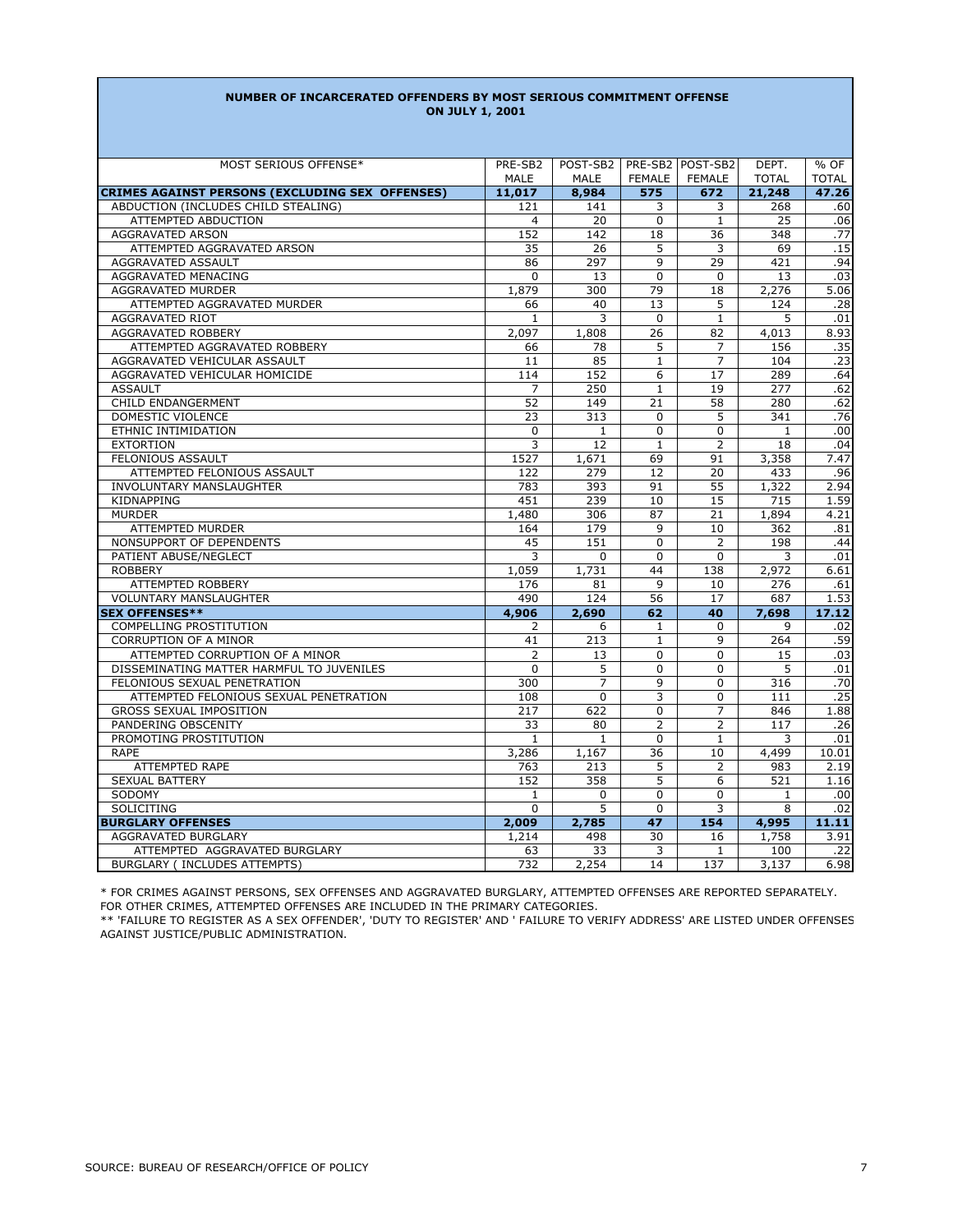#### MOST SERIOUS OFFENSE PRE-SB2 | POST-SB2 | PRE-SB2 | POST-SB2 | DEPT. | % OF TOTAL TOTAL **MISCELLANEOUS PROPERTY OFFENSES 376 1,884 42 286 2,588 5.76** ARSON 41 32 4 6 83 .18 BREAKING AND ENTERING **AND ENTERING 41** 326 0 10 377 .84 PUSRUPTING PUBLIC SERVICES and the control of the control of the control of the control of the control of the control of the control of the control of the control of the control of the control of the control of the control RECEIVING STOLEN PROPERTY 73 652 4 68 797 SAFECRACKING 5 38 0 2 45 .10 TAMPERING WITH COIN MACHINE **1** 4 0 0 5 .01 THEFT 207 767 34 197 1,205 2.68 UNAUTHORIZED USE OF PROPERTY 0 2 0 1 3 .01 UNAUTHORIZED USE OF VEHICLE **15** 03 VANDALISM 5 35 0 0 40 .09 **DRUG OFFENSES 618 4,564 39 529 5,750 12.79** ABUSING HARMFUL INTOXICANTS 0 2 0 2 4 .01 CORRUPTION OF ANOTHER WITH DRUGS 11 33 2 6 52 .12 DECEPTION TO OBTAIN DRUGS 2 21 3 21 47 .10 DRUG POSSESSION (FORMERLY ABUSE) 74 | 2,946 | 4 | 351 | 3,375 | 7.51 DRUG PARAPHERNALIA 0 3 0 1 4 .01 FUNDING OF DRUG OR MARIJUANA TRAFFICKING 0 3 0 0 3 .01 ILLEGAL PROCESSING OF DRUG DOCUMENTS 2 26 2 7 37 .08 ILLEGAL MANUFACTURING OF DRUGS 0 43 0 8 51 .11 PERMITTING DRUG ABUSE **0 3 0 2 7 .02**  PREPARATION OF DRUG FOR SALE 0 213 0 11 224 .50 SALE OF COUNTERFEIT DRUGS 5 19 0 0 24 .05 TRAFFICKING IN DRUGS **524** 1,250 28 120 1,922 4.27 **MOTOR VEHICLE OFFENSES 1 100 0 3 104 .23** DRIVING UNDER THE INFLUENCE OF ALCOHOL/DRUGS 0 94 0 3 97 .22 FAILURE TO EXCHANGE INFORMATION AFTER AN ACCIDENT 0 3 0 3 0 3 ILLEGAL POSSESSION OF MOTOR VEHICLE KEY 1 0 0 0 1 .00 MOTOR VEHICLE TITLE OFFENSE 0 1 0 0 1 .00 TAMPERING WITH VEHICLE/PART I.D. NUMBER OR ODOMETER 0 2 0 0 2 .00 **FRAUD OFFENSES 44 286 15 134 479 1.07** CERTIFICATE FRAUD 1 0 0 0 1 .00 82. | 20 | 222 | 11 | 114 | 367 | 382. | 367 | 382. | 20 | 222 | 322 | 322. | 367 | 367 | 382. | 382 ILLEGAL USE OF FOOD STAMPS 0 1 0 2 3 .01 INSURANCE FRAUD 1 2 0 0 3 .01 MISUSE OF CREDIT CARD **4** 26 0 9 39 .09 MONEY LAUNDERING 2 2 2 2 .02 PASSING BAD CHECKS 17 27 2 6 52 .12 SECURITIES FRAUD 0 0 1 0 1 .00 SECURE WRITINGS BY DECEPTION **1** 0 0 0 0 1 .00 TRADEMARK COUNTERFEITING  $\begin{array}{|c|c|c|c|c|c|c|c|c|} \hline 0 & 2 & 0 & 0 & 2 & 0 \ \hline \end{array}$  WORKERS COMPENSATION FRAUD 0 1 1 1 3 .01 **FIREARM OFFENSES 105 568 5 29 707 1.57** CARRYING CONCEALED WEAPON 46 195 1 6 248 .55 ENGAGING IN CORRUPT ACTIVITY AND RESOLUTION AND RESOLUTION OF THE RESOLUTION OF THE RESOLUTION OF THE RESOLUTIO FIREARMS SPECIFICATION IN INDICTMENT 0 4 0 0 4 .01 HAVING WEAPON WHILE UNDER DISABILITY 121 111 0 2 134 .30 TMPROPER HANDLING/DISCHARGE OF FIREARM <br>POSSESSION OF CRIMINAL TOOLS <br>0 28 0 0 28 .06 POSSESSION OF CRIMINAL TOOLS **0 28 0 0 28 28**  UNLAWFUL POSSESSION OF FIREARM/EXPLOSIVES 1 14 0 0 15 .03 UNLAWFUL TRANSACTION IN WEAPONS 0 1 0 0 1 .00 **OFFENSES AGAINST JUSTICE/PUBLIC ADMINISTRATION 58 1,209 2 115 1,384 3.08** BRIBERY 1 5 0 0 6 .01 ESCAPE/AIDING ESCAPE 16 405 0 31 452 1.01 FAILURE TO APPEAR 1 6 71 .16 FAILURE TO NOTIFY POLICE OF ADDRESS CHANGE (SEX OFFENDER) 0 15 0 0 15 .03 POST-SB2 MALE | MALE | FEMALE | FEMALE **(continued) ON JULY 1, 2001** PRE-SB2 POST-SB2

**NUMBER OF INCARCERATED OFFENDERS BY MOST SERIOUS COMMITMENT OFFENSE**

 FAILURE TO REGISTER AS A SEX OFFENDER 0 4 0 0 4 .01 FAILURE TO VERIFY CURRENT ADDRESS (SEX OFFENDER) 0 6 0 0 6 .01 10. | 1 | 3 | 0 | 0 | 4 | 0.11 | 3 | 0 | 0 | 4 | 0.11 | 1 | 3 | 0 | 0 | 0 | 1 HARASSMENT BY INMATE  $\begin{array}{|c|c|c|c|c|c|c|c|c|} \hline \rule{0pt}{1.2ex} & \rule{0pt}{2.2ex} & \rule{0pt}{2.2ex} & \rule{0pt}{2.2ex} & \rule{0pt}{2.2ex} & \rule{0pt}{2.2ex} & \rule{0pt}{2.2ex} & \rule{0pt}{2.2ex} & \rule{0pt}{2.2ex} & \rule{0pt}{2.2ex} & \rule{0pt}{2.2ex} & \rule{0pt}{2.2ex} & \rule{0pt}{2.2ex} & \rule{0pt}{2.2ex} & \rule{0$ INCITING TO VIOLENCE **19 CONTACT 1** 2 3 0 0 5 .01 ILLEGAL WEAPONS/DRUGS CONVEYANCE/CORRECTIONAL FACILITY | 0 | 15 0 6 21 .05 IMPERSONATING PEACE OFFICER 0 2 0 0 2 .00